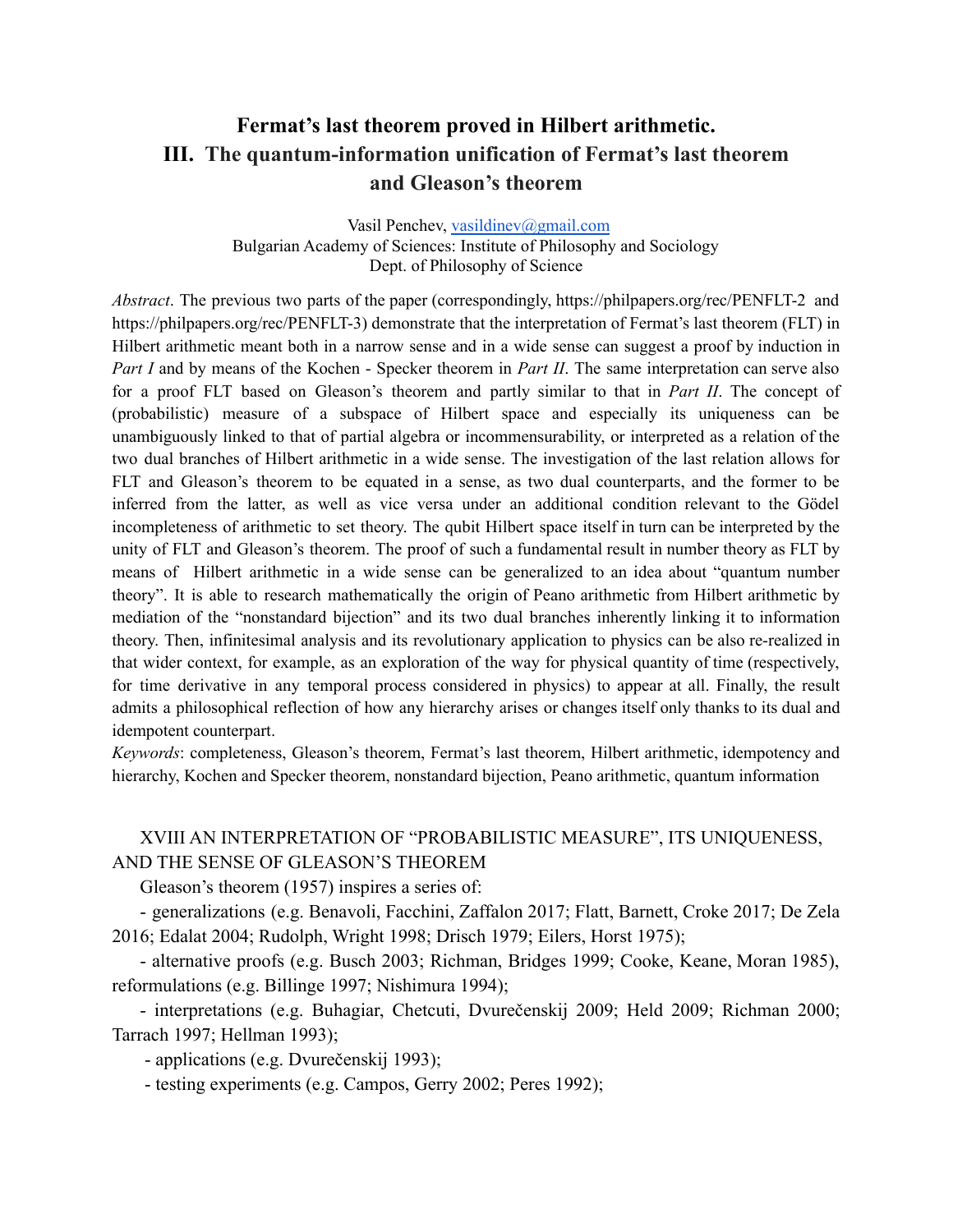- or only connotations, analogies and allusions in quantum mechanics and information (e.g. Wright, Weigert 2019; Rieder, Svozil 2007; Hrushovski, Pitowsky 2004; Isham, Linden, Schreckenberg 1994; Chevalier, Dvurečenskij, Svozil 2000; Carruthers 1984);

- as well as in other, mainly mathematical sciences (e.g. Moretti, Oppio 2018; Marlow 2006; Mushtari 1998; 1998a; Matvejchuk 1997; Dvurečenskij 1996; Dvurečenskij 1993; Dvurečenskij, Mišík 1988; Dvurečenskij 1987).

So, it is a considerable scientific and cultural fact. Literally, Gleason's theorem is a statement about the uniqueness of any probabilistic measure in Hilbert spaces of dimension greater than two.

The introduction section<sup>1</sup> of the present *Part III* is dedicated to clarifying the meaning and philosophical sense of those concepts involved in Gleason's theorem in the context of FLT by the mediation of Hilbert arithmetic (e.g. Penchev 2021 August 2*4*) as well as by an interpretation of metaphysical transcendentalism as a scientific hypothesis admitting to be refuted (e.g. Penchev 2021 August  $31$ <sup>2</sup>.

"Probabilistic measure" means any mapping of an "event space", e.g. in the context of the Kolmogorov (1933) axioms of probability theory, into the interval [0,1] whether real or rational. "Event space" forces any of its elements to be either "successful" or "unsuccessful" therefore dividing disjunctively all elements into two classes interpretable correspondingly as the internality or as the externality of the same wholeness furthermore idempotent to each other.

Thus, the concept of "event space" is quite similar or mathematically isomorphic to that of wholeness as it is meant by scientific transcendentalism. Indeed, it doubles the wholeness (originating from the totality, e.g. for scientific transcendentalism) either as "successful" or as "unsuccessful" events "depicting" all events into their "successful" part. So, the mathematical meanings (or structures) of scientific transcendentalism's "wholeness" and probability theory's "event space" can be thought to be the same.

In fact, even set theory's "set" can be interpreted as isomorphic to that structure after restricting Cantor's "loose use"<sup>3</sup> of "set" to a more rigorous meaning able to prevent paradoxes such as Russell's (1902; 1903) as far as it is to be a subset of another set. Then, the complement of the subset to the other set, on the one hand, and the subset itself, on the other hand, can be immediately interpreted whether as the externality versus the internality of a certain wholeness or not worse, as the unsuccessful events versus the successful events of a certain event space relevant to the set at issue. Thus, scientific transcendentalism's "wholeness" and probability theory's "event space" can be immediately related to set theory's "set" being one of the most fundamental notions for mathematics at all and especially for its foundations.

<sup>1</sup> The numeration of the sections in Part *III* continues following that in *Part II*.

<sup>&</sup>lt;sup>2</sup> Both "Hilbert arithmetic" and "scientific transcendentalism" are discussed in detail in the context of FLT in the previous parts of the paper and will be granted to be familiar to the reader.

<sup>3</sup> That is: an unlimited use of the concept of set, e.g. any collection can be interpreted as a set of the same elements (e.g. Sean 2018; Srivastava 2014; Jane 2010; Bussotti, Tapp 2009; Dauben 2005; 1983; 1978; Tiles 2004 ).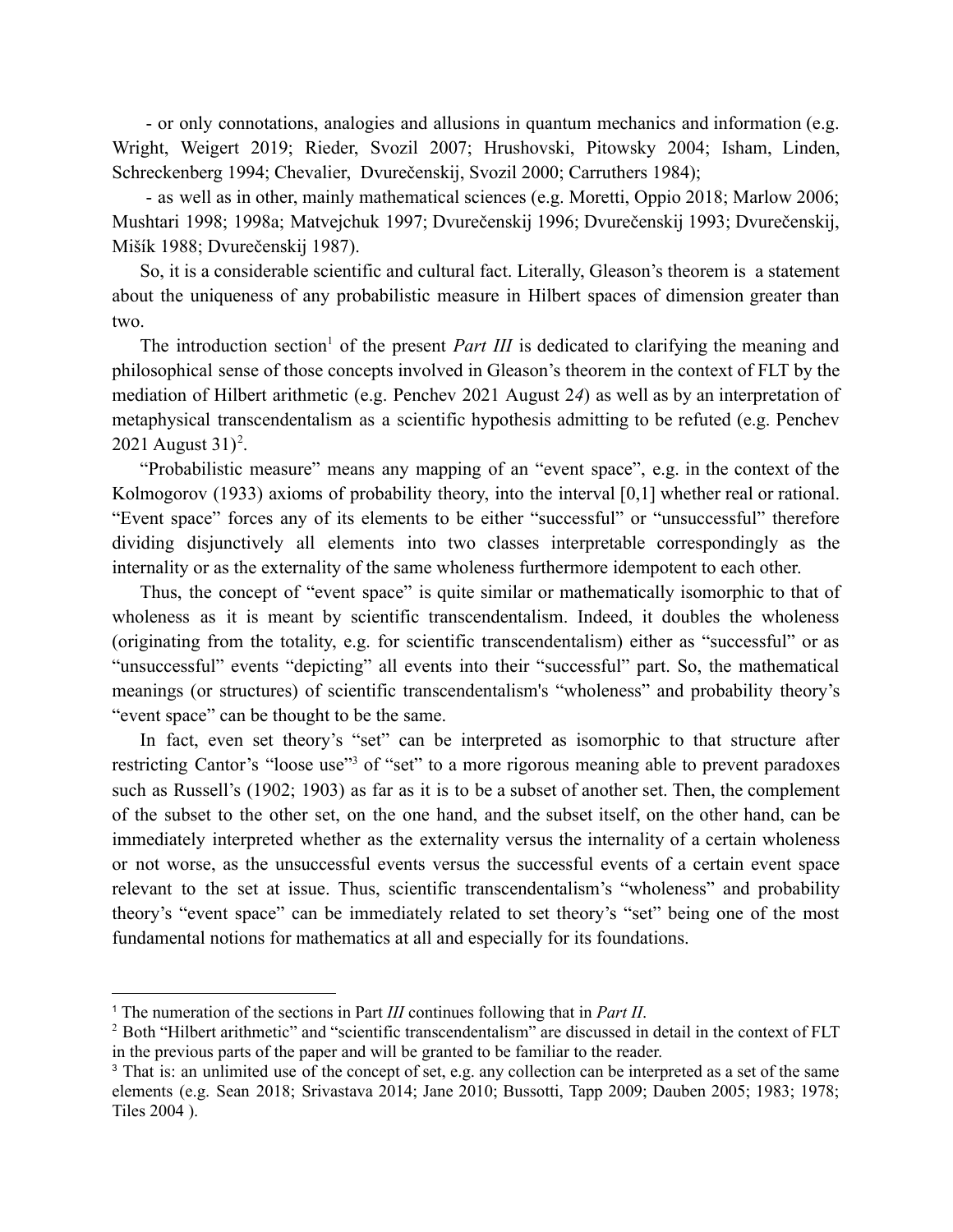That "cure" of set-theoretical paradoxes is alleged to be "empirical" as far as the restriction of the meaning of the "set" is added "ad hoc"<sup>4</sup> eventually preventing all known paradoxes, but without proof about whether it would be sufficient to avoid any paradox, for example, which can appear in the future (e.g. Sean 2018; Mayberry 1977; Orey 1956). The discussion which is forthcoming during the present *Part III* of the paper may furthermore supply the sketch of a proof for that sufficiency due to the completeness of Hilbert arithmetic in turn exploiting the completeness of quantum mechanics because of the theorems of the absence of hidden variables (Neumann 1932; Kochen and Specker 1967). In other words, one is able to trace that restriction of a set, after being isomorphic to "event space" and "wholeness" as a sufficient condition of completeness including even to the absence of hidden variables in quantum mechanics.

The concept of probabilistic measure means that any event space once supplied by that double and idempotent structure of successful versus unsuccessful events can be mapped onto the numerical interval [0,1]. In fact, that numerical interval can be in turn interpreted as an area of successful events versus its complement to the real or rational abscisa (or at least its positive semi-axis). Indeed, the abscissa is interpretable again as an event space, in which successful events are all probabilities (in a narrow or classical meaning of "probability"<sup>5</sup>).

As well as vice versa: transcendentality can be interpreted by means of possibility, scientific transcendentality by probability, and quantum mechanics itself involves inherently the probabilistic description of the world, therefore implicitly introducing the principle of scientific transcendentality.

Furthermore, one can trace the pathway able to link scientific transcendentality, after it is interpreted as a probabilistic description of the world in quantum mechanics, to quantum neo-Pythagoreanism advocated in all three parts of the paper. A step following that pathway consists in involving a certain mathematical structure such as Hilbert space (in the case of Gleason's theorem) exemplifying the arbitrary set mappable into the interval [0, 1] according to the condition for probabilistic measure.

Then, the philosophical sense of Gleason's theorem can be realized by means of the relation of idempotency and hierarchy already discussed in detail in the previous two parts, and especially, in the introduction *Section I* (i.e. in *Part I*). Indeed, the general concept of dimension (also embodied in the structure of Hilbert space being arbitrarily dimensional) can allow for that of infinity in set theory (therefore the Cantorian hierarchy of infinities) to be reorganized as many copies of the same finiteness, each of which gapped from the next one by the same kind of gaps as between two successive dimensions such as those of Hilbert space, which can be

<sup>&</sup>lt;sup>4</sup> The logical necessity of any eventual solution to be only "ad hoc" relevant to the relative consistency of set theory (if it is meant just to arithmetic) originates (and even can be inferred rigorously) from the Gödel incompleteness. Indeed, it would be contradictory not to be always "ad hoc", since all solutions being always "ad hoc" can be interpreted to be a synonym of incompleteness.

<sup>&</sup>lt;sup>5</sup> Indeed, quantum information and thus, the tool of Hilbert arithmetic in a wide sense allows for the generalization of the concept of probability also to any complex values (particularly, negative real values as well as positive ones, but greater than a unit) discussed in detail in another paper (Penchev 2012). However, that generalization seems not to relate to the application of Hilbert arithmetic for proving FLT.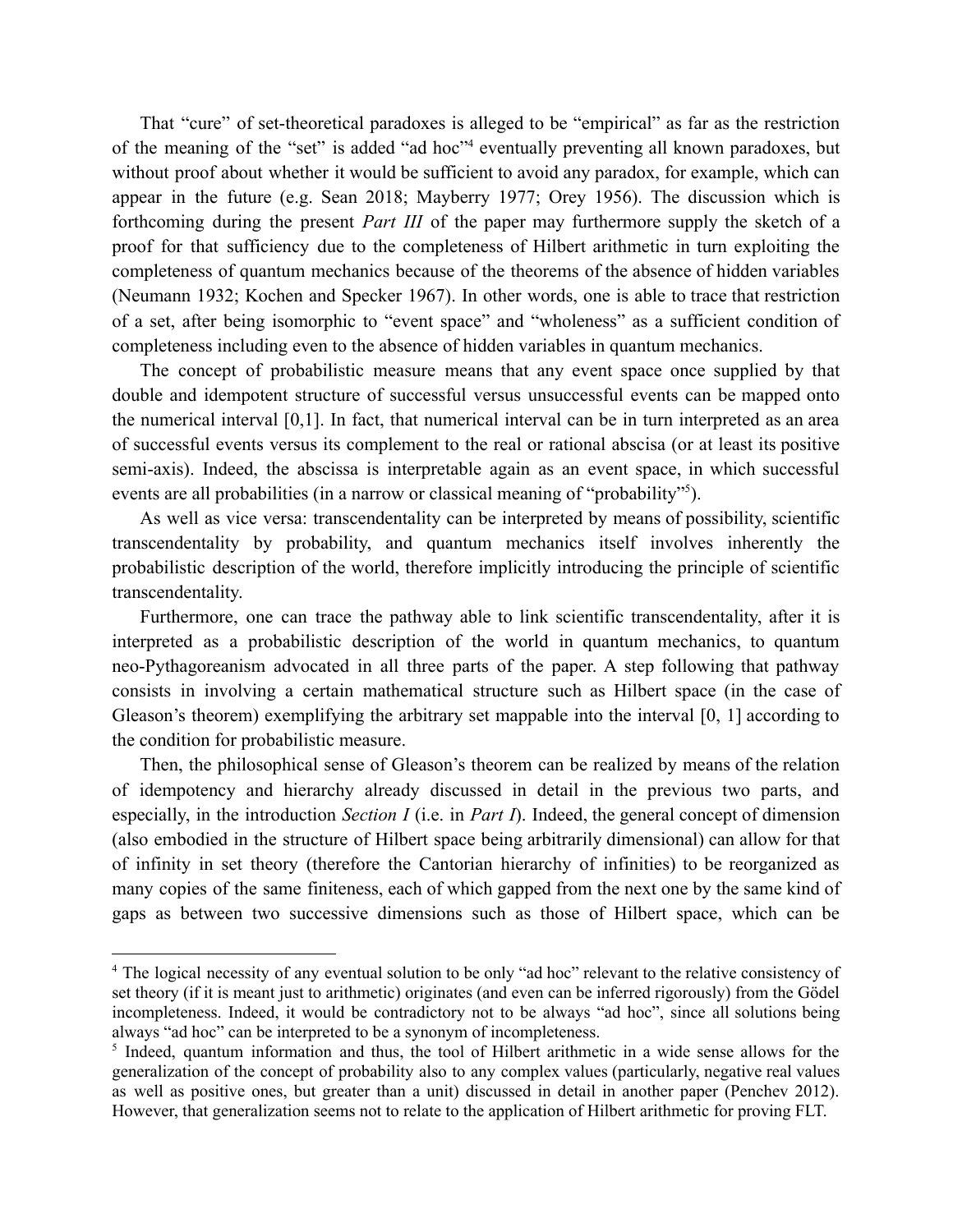reinterpreted as a mathematical model of set theory as to the rest part of mathematic, supplied furthermore by the additional advantage to involves consistently Peano arithmetics in relation to its dimensions.

The relevant interpretation of infinity as the gap between two copies of finiteness (respectively two anti-isometric copies of Peano arithmetic as in Hilbert arithmetic) can be equivalently represented by the counterparts of the axiom of choice and the well-ordering "theorem" as follows. Any choice among the elements of any infinite set admissible according to the axiom of choice can be decomposed into a well-ordered series of binary choices each of which means a bit of information and thus as a whole: an infinite binary string. Then, the gap between the options of a bit of information would correspond to any two successive dimensions following immediately one after another, and the well-ordered string of bits, to all successive dimensions of the Hilbert space at issue.

Meaning that difference between two dimensions of Hilbert space versus more than two of its dimensions, furthermore being involved in the statement of Gleason's theorem, it can be directly interpreted in terms of set theory and even only in those supposed by the equivalent counterparts of the axiom of choice and the well-ordering "theorem". Dimensions " $n = 1, 2$ " can be related both to the states of a bit of information and to the first two bits of the binary string of bits of information. On the contrary, the rest dimensions " $n = 3, 4, 5, ...$ " can refer only to the string, but not to a single bit of it, therefore generating an asymmetry between a binary choice and the series of binary choices therefore, maybe eventually violating the equivalency of the axiom of choice and the well-ordering "theorem" furthermore interpretable as "incommensurability" between them.

Utilizing the tool of Hilbert arithmetic in a wide sense, one can transfer the same asymmetry described above from the "branch" of Hilbert arithmetic in a narrow sense into its dual counterpart of the qubit Hilbert space. Then, Gleason's theorem (as well as the Kochen - Specker theorem, in fact) means just the last asymmetry (but without the context of Hilbert arithmetic in a wide sense) or that of FLT therefore restricting the proper consideration only to the separable complex Hilbert space of quantum mechanics (though generalized further to any Hilbert space as to Gleason's theorem).

Set in the same context of Hilbert arithmetic, FLT<sup>6</sup> means the analogical difference between two and more than two dimension due to the distinction of idempotency from hierarchy, but restricting its explicit statement only to the opposite branch of Hilbert arithmetic in a narrow sense similarly (or "dually") as the two rest theorems limiting themselves to the qubit Hilbert space.

As the previous *Part II* demonstrates, the analogy between two dual counterparts of Hilbert arithmetic in a wide sense can be absolutely formalized to an isomorphism or a homomorphism under the definitive condition of Hilbert arithmetic and thus this allows for the Kochen - Specker theorem meaning a statement referring to the one branch to be nonetheless utilized for the proof

<sup>6</sup> The idea that FLT can be inferred from Gleason's theorem is articulated for the first time in: *Penchev 2015*.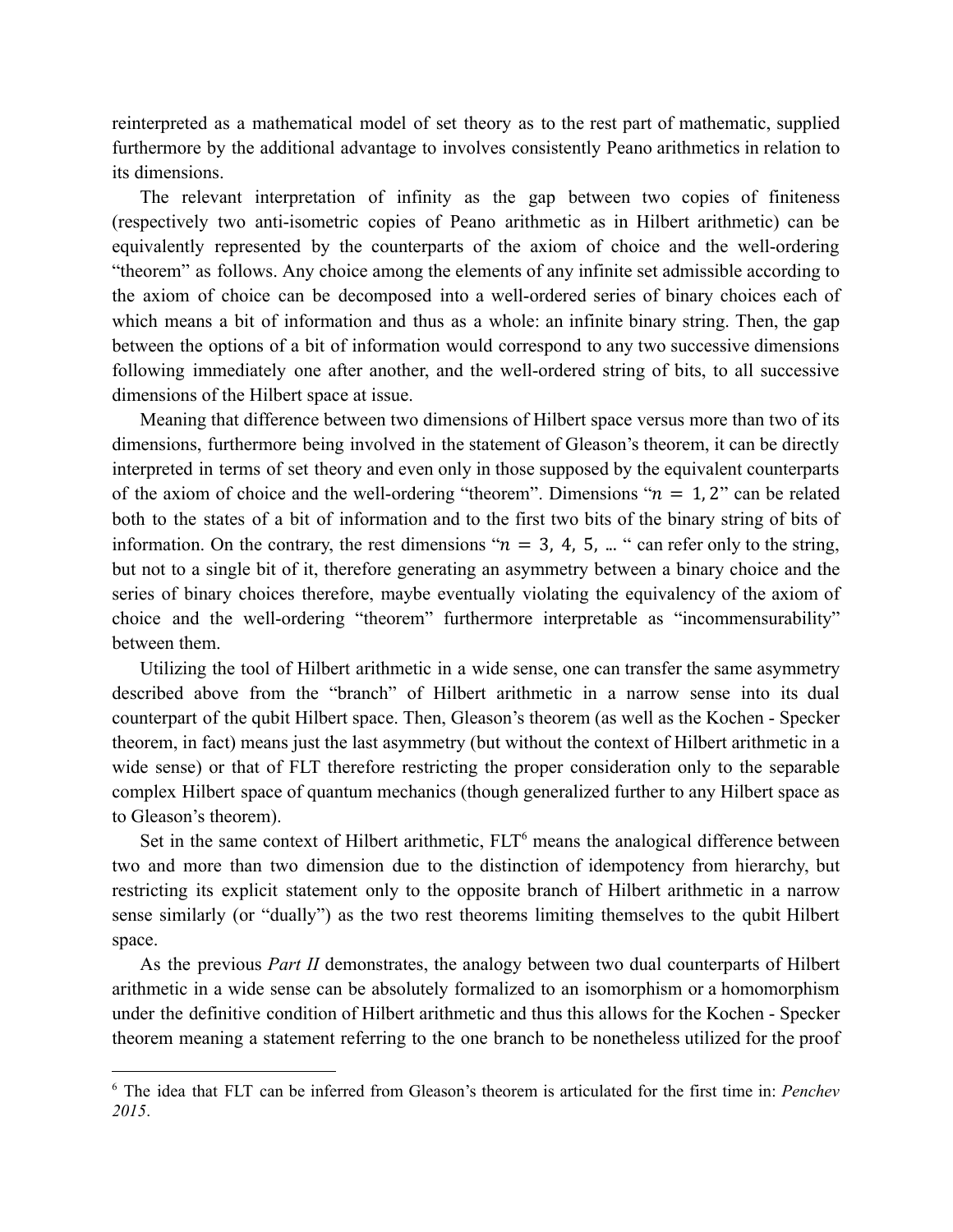of the gap between two and more than two dimensions on the other branch, as FLT can be reinterpreted.

The same pathway between both counterparts of Hilbert arithmetic in a wide sense pioneered from the Kochen - Specker theorem applied to FLT in the previous part will be now exploited starting from Gleason's theorem as far as it and the Kochen - Specker theorem mean the essential distinction between two and more than two dimensions in the separable complex Hilbert space (though the Kochen - Specker theorem does this in a rather implicit way).

Another preliminary notice, furthermore generalizing the unusual way of representing mathematical considerations in the previous two parts, refers to the philosophical distinction of "understanding" and "logical syllogism" since the latter is the standard for any mathematical proof to be represented in a scientific paper:

The correctness of the logical syllogism is sufficient for the corresponding proof, but it by itself does not need any *understanding*: for example, it can be repeated and thus checked by a Turing machine. Unlike logical syllogism being "objective" in the sense that can be repeated by anyone, even by a contemporary computer in principle, any proper understanding is "subjective" depending crucially on a relevant insight accomplishable in one's brain-mind, but not by any Turing machine.

Any real human mathematician is forced to understand the proof at issue, otherwise he or she would not be able to pioneer its syllogism for the specific way of working of the human brain and mind being absolutely different from that of a Turing machine. That requirement of objectiveness as to any mathematical proof as far as all mathematicians are human beings therefore necessarily supplying and applying their own individual understandings to the objective logical syllogism of the proof deforming the logical syllogism of the proof at issue by the human understanding and even: in a unique way in general.

In fine, that permanently acting "force" of objectiveness in all mathematicians' mind-brains has fatally influenced what a mathematical understanding should be causing it to be sharply restricted professionally: at that, the subject within which any understanding permitted for a mathematician become more and more narrow therefore excluding even its extension to neighboring or adjacent mathematical areas since the mathematician trying to understand a problem or its proof is not competent about them: she or he is ignorant beyond the very narrow professional subject, perhaps more or less not suspecting those close mathematical considerations or the corresponding wider insight on the investigated problem.

On the contrary, the present paper tends to demonstrate that FLT has become one of the greatest mathematical puzzles of all times just for that organization of mathematical cognition reflecting the analogical organization of human cognition at all. As even Wiles's proof demonstrates sophisticatedly, complicatedly, indirectly and implicitly, its solution is quite impossible being restricted to a narrow "Fach"<sup>7</sup> since it passes through a series of rather different mathematical disciplines.

<sup>&</sup>lt;sup>7</sup> "Fach" is to refer to Richard Rorty's paper (1982), to its context and way of use.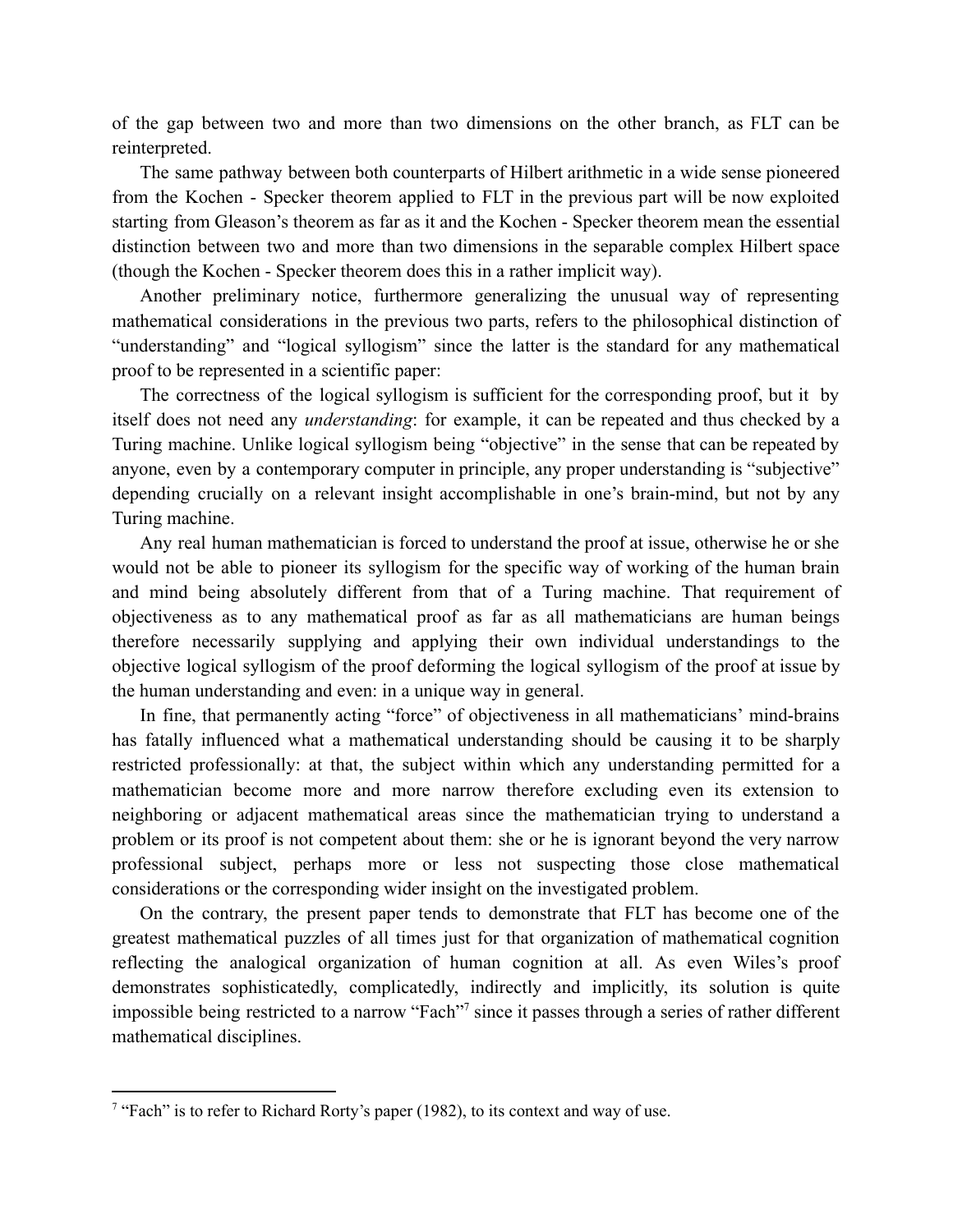However, one may go much further reflecting on all troubles about FLT to be proved as originating from the fundamental organization of cognition in Modernity, according to which for example, mathematics can build only models of reality so that the crucial gap between any mathematical model and reality meant by it is not removable, in fact being established in philosophy since Descrates's age and his dualism. In other words, the restriction of "Fach" limiting the possibility of understanding of each mathematician is generalized (in the present paper) to the boundary of the Cartesian "mind" and (versus) "body" and then, realized to be the main obstacle for FLT to be proved.

The mathematical tool of Hilbert arithmetic allows for both disjunctive areas to be merged utilizing the proved completeness of quantum mechanics due to the theorems of the absence of hidden variables. Transcending the limits of what condition should be in Modernity, the syllogism for proving FLT turns out to be shockingly simple and elementary, literally within a page therefore confirming again that the incredible difficulty which has been insurmountable for all mathematicians for almost half a millennium, is due to what Michel Faucalt (1966) called "episteme" rather than to FLT by itself being easily provable in another episteme.

Even more, once that elementary proof has been revealed after the "Gestalt change", it can be translated into mathematical concepts of the standard Peano arithmetic or into those accessible in Fermat's age (more or less speculatively alleging what Fermat's lost proof should be). However, the demonstration of that extremely short syllogism in Peano arithmetic, though spectacular as a magician to pull a rabbit out of his or her cylinder, is not especially instructive or the syllogism at issue to be important for mathematics.

On the contrary, the Gestalt change able to transcend our organization of cognition is what is really essential, but it cannot be represented as a syllogism, crucially depending on the individual reader's understanding. An author such as any philosopher cannot represent that meant understanding in an absolutely formal way (for example, as a logical syllogism also accomplishable by a Turing machine) as far as the human being's understanding is an *individual* and *unique* act definitively: this is a leap in *one*'s mind-brain.

Instead of demonstrating sophisticated syllogisms accessible really only to several dozen mathematicians, the current paper calls, invites, and begs for understanding just like any other philosophical paper and unlike any mathematical study. What one should understand is the way of transcending our modern "episteme" to a conjectural "quantum neo-Pythagoreanism", from the viewpoint of which the research can make sense.

#### XIX GLEASON'S THEOREM AND ITS PROOF

Gleason's theorem (1957) is well-known, widely discussed, interpreted and generalized in many ways, but never<sup>8</sup> as to number theory or to FLT in particular. The reason is the absence of Hilbert arithmetic (or other relevant tool for such an application), which supplies the context of their almost obvious link as this is suggested in the previous *Section XVIII*. It literally states the following (Gleason 1957: 892-893):

<sup>8</sup> At least as far as I know.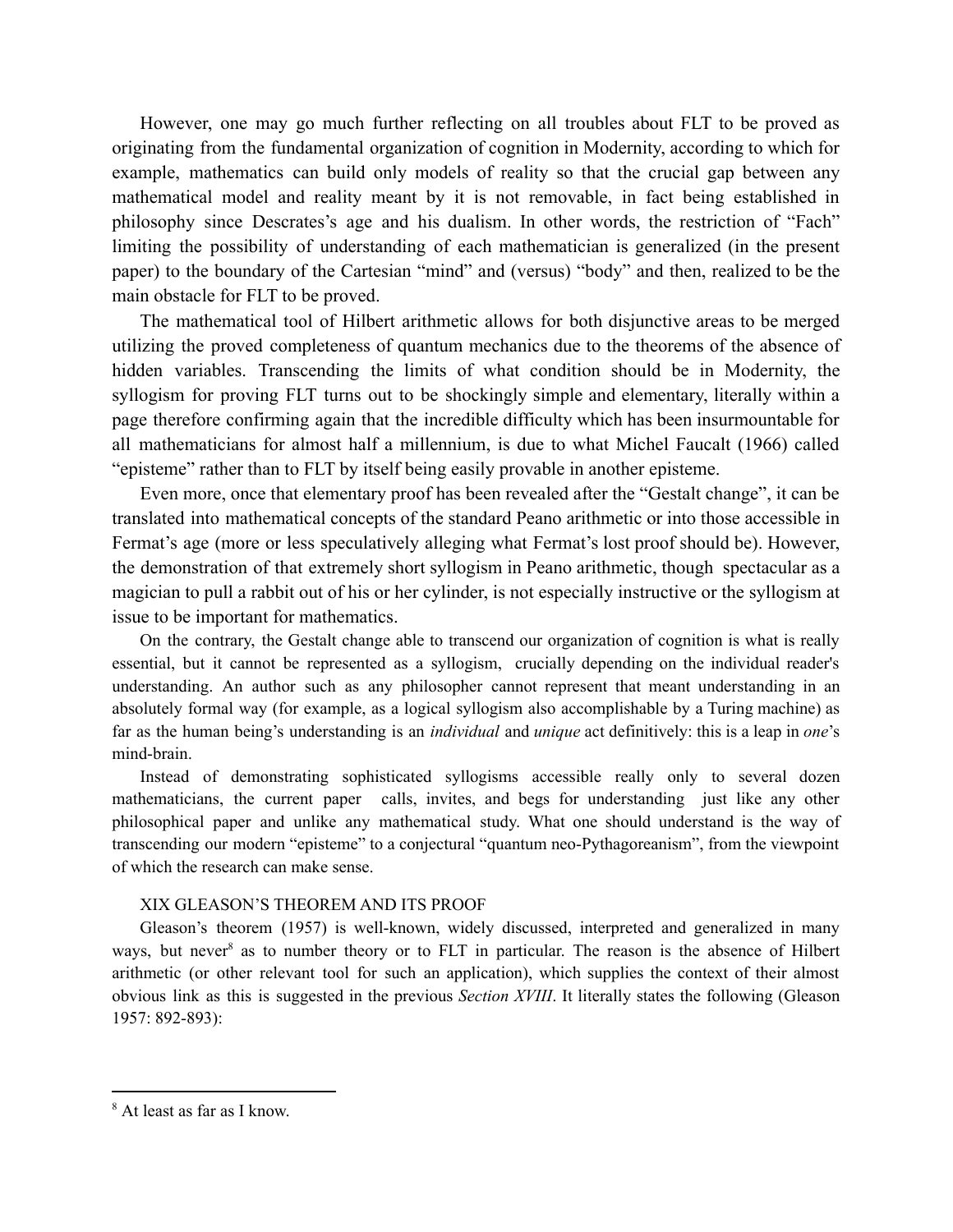"Let  $\mu$  be a measure on the closed of a separable (real or complex) Hilbert space  $\oplus$  of dimension at least three. There exists a positive semi-definite self-adjoint operator  $T$  of the trace class for all closed subspaces of A of  $\oplus$ 

$$
\mu(A) = trace\left(TP_{A}\right)
$$

where  $P_A$  is the orthogonal projection of  $\oplus$  onto A."

Then, the uniqueness of  $\mu(A)$  follows immediately for the uniqueness of the operator of "trace" applied to any square matrix of arbitrary dimension and can be visualized by the uniqueness of the diagonal of any square matrix (indeed, the "left"<sup>9</sup> diagonal of any square is single). Gleason means  $\mu(A)$ to be a measure, i.e. (p. 885): "A measure on the closed subspaces means a function  $\mu$  which assigns to every closed subspace a nonnegative real number such that if  $\{A_i\}$  is a countable collection of mutually orthogonal subspaces having closed linear span B, then  $\mu(B) = \Sigma \mu(A_i)$ .".

Obviously, the probabilistic measure  $\frac{A_i}{R}$  (according to the common interpretation of Gleason's B theorem) corresponds unambiguously to the measure " $A_i$ ". Then, the measure " $\mu(A_i)$ " of any subspace "  $A_i^{\prime\prime}$  is mapped bijectively on " $P_A^{\prime\prime}$ " by the operator "T". That is: the unique measure  $\mu(A_i)$  is absolutely determined by the projection of " $A_i$ " onto " $\oplus$ ".

So, one can notice, that Gleason's theorem means an almost obvious statement following immediately from the orthogonality of all subspaces " $A_i$ " (including " $\oplus$ " itself) to each other, after the countable additivity of which is defined as "measure".

Gleason's way of proving is not necessary for the application of the theorem to FLT. Instead of that, one can demonstrate the "projection" or its meaning by Hilbert arithmetic in a narrow sense in the framework of Hilbert arithmetic in a wide sense being much more useful and relevant to the intended objective:

Then, each subspace " $A_i$ " of " $\oplus$ " is mapped bijectively onto a certain substring " $S_i$ " of " $\otimes$ " where that "Ⓢ" can be interpreted either *set-theoretically* as the set, the set of all subsets of which is the set of all possible binary strings, or *arithmetically* as the binary strings of any length. Interpreting *unambiguously* (by virtue of the fact that mapping of " $\oplus$ " onto " $\otimes$ " is a bijection) Gleason's theorem also to binary strings, one can notice that it is transformed into a trivial statement: the length of any<sup>10</sup> binary string being substring of "S" is unique. Meaning that obvious observation and under the crucial condition of " $\mathbb{S}$ " to be *bijectively*<sup> $11$ </sup> mapped onto " $\mathbb{H}$ ", a new and elementary proof of Gleason's theorem is demonstrated, therefore again heralding how powerful the tool of Hilbert arithmetic is.

One can check what that method would state about a Hilbert space of dimension one or two: the length of binary string really make sense neither about any alternative of a bit of information (notatable as

<sup>&</sup>lt;sup>9</sup> "Trace" is standardly defined by the "left" diagonal of a square matrix, eventually of infinite dimension.

<sup>&</sup>lt;sup>10</sup> In fact, it is to consist of at least two cells, but the reason for that precision originates from the confusion after defining a bit of information since two independent oppositions, respectively binary cells, correspond to a bit of information. The confusion at issue is made clear in detail in another paper (Penchev 2021 July 8).

<sup>11</sup> The relevant bijection needs the following peculiarity: the *first three* dimensions correspond to the *first* bit, however the first two bits need only four rather than six dimensions and any following bit adds a single dimension so that "n" bits correspond to "n+2" dimensions rather than to "3n" dimensions.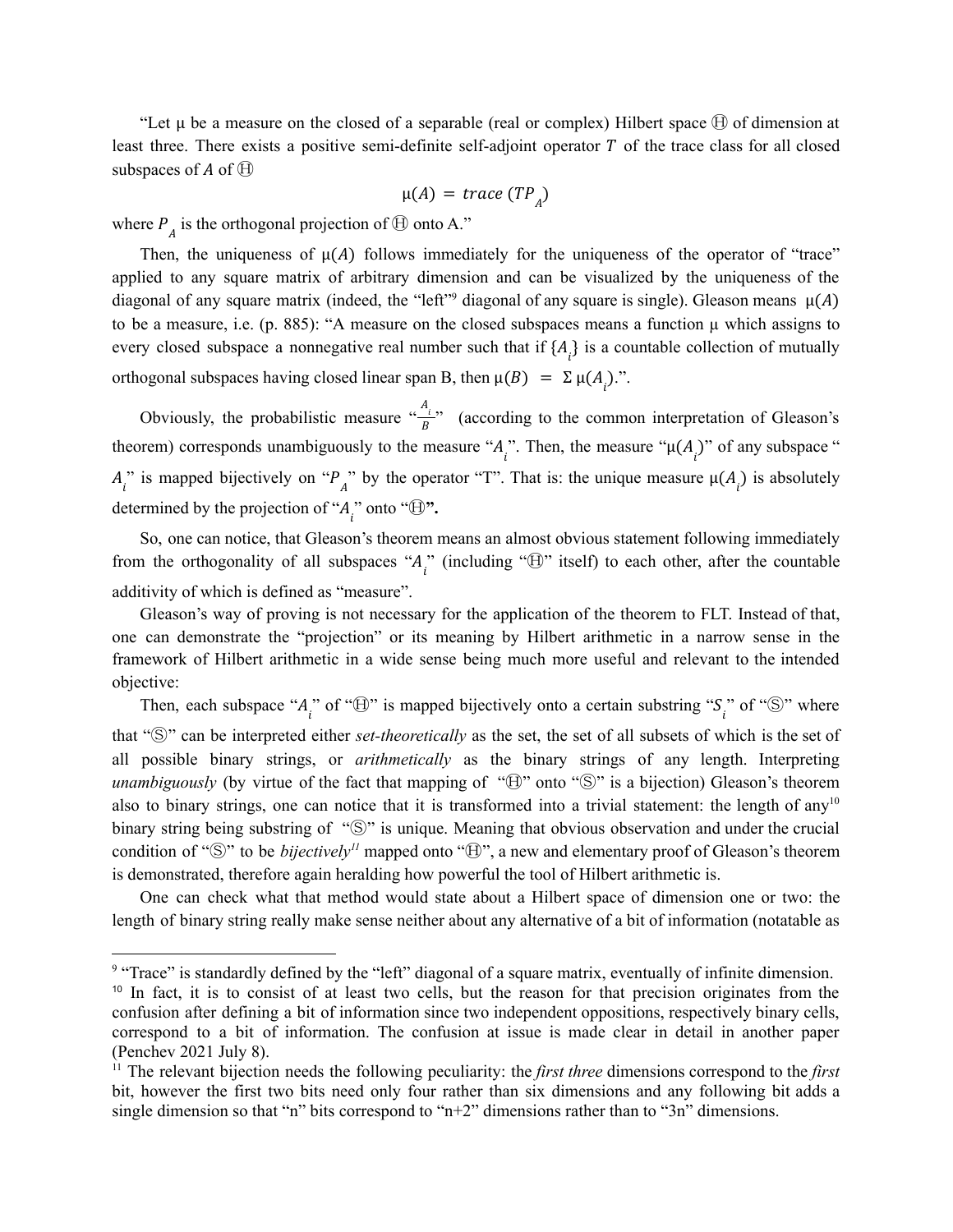"0" or "1" and corresponding to Hilbert space of dimension one) nor about its two alternatives together (corresponding to Hilbert space of dimension two). The latter consists of a single cell, interpretable also as an "empty" qubit, i.e. a unit three-dimesional ball obviously needing three dimensions to be defined.

One can reflect on the *bijection* between the consecutive dimensions of Hilbert space and the corresponding units of Hilbert arithmetic for proving Gleason's theorem in the latter quite briefly. The first two dimensions seem to be shareable by all dimensions greater or equal than three if that bijection with the string of consecutive bits has been established. Then, that first two dimensions would be more relevant to all "number-sake" pairs of both dual Hilbert spaces<sup>12</sup>.

So, the eventual proof of FLT based on the counterpart of Gleason's theorem in Hilbert arithmetic in a narrow sense relies on the identity of the two possible interpretations of the first two dimensions of Hilbert space whether dual and thus idempotent, or as the first two ones in the well-ordered sequence of all natural numbers constituting therefore a "hierarchy".

Then, the only puzzle would be about why that equivalence cannot be extended to any other dimensions, i.e. different than two first ones in their well-ordering. Properly, the sense in the meaning of FLT in the sketched contexts refers to that privilege of those two first dimensions in relation to the "equivalence of idempotency and hierarchy" (discussed in *Part I*, *Section I*). That is: why can only the first dimensions be considered to be idempotent (dual) to each other unlike any other pair of subsequent dimensions?

The natural and intuitive answer could be the following. If the idempotency starts from the least element, i.e. "1", once the relevance of the well-ordering of all natural numbers has been in advance granted, e.g. in virtue of the Peabo axioms of arithmetic, it is not "able" to continue to any dimension greater than two:

 $(1 = 1)_{mod(2)}$ ;  $(2 = 2)_{mod(2)}$ ;  $(3 = 1)_{mod(2)}$ ;  $(4 = 2)_{mod(2)}$ ; ...;  $(2n - 1 = 1)_{mod(2)}$ ;  $(2n = 2)_{mod(2)}$ 

This means that just the well-ordering is what privileges the first two dimensions after it has definitively privileged the first element as the least one. In other words, if one considers an auxiliary well-ordering of idempotent pairs, the first pair is privileged to be the least one as a direct corollary from the well-ordering of all elements constituting the idempotent pairs. The consideration in the last several paragraphs is already able to refer to FLT as follows (though it will be discussed in detail in the next Section XX):

Once Gleason's theorem is granted in advance, one can transform it to Hilbert arithmetic since it is valid also to the class of equivalence what any unit in Hilbert arithmetic is: even more, Gleason's theorem being formulated to subspaces of Hilbert space relates directly to classes of equivalence which any subspace represents in fact. One notices that the first two dimensions are not meant after that mapping.

Then, the uniqueness of probabilistic measure to each member of a pair of Hilbert spaces is to be investigated to be proved so: it implies for them to be incommensurable to each other even in the rigorous arithmetic meaning (i.e. its ratio cannot be any rational number) if one translates it in terms of Hilbert arithmetic. The same statement has been deduced in the previous *Part II* starting from the Kochen - Specker: now, after it is again available, one might refer to the following exposition in *Part II* literally.

Of course, a proper pathway to further proof, relevant to the intentions and connotations of Gleason's theorem, would be much more interesting and just this is the sketched idea in the previous several paragraphs. Then, one needs a quite rigorous proof that the property of idempotency can be related only to

<sup>&</sup>lt;sup>12</sup> This means: the one member of the  $n<sup>th</sup>$  pair corresponds to the  $n<sup>th</sup>$  dimension of Hilbert space, and the other member of the same pair, to the  $n<sup>th</sup>$  dimension of the dual Hilbert space.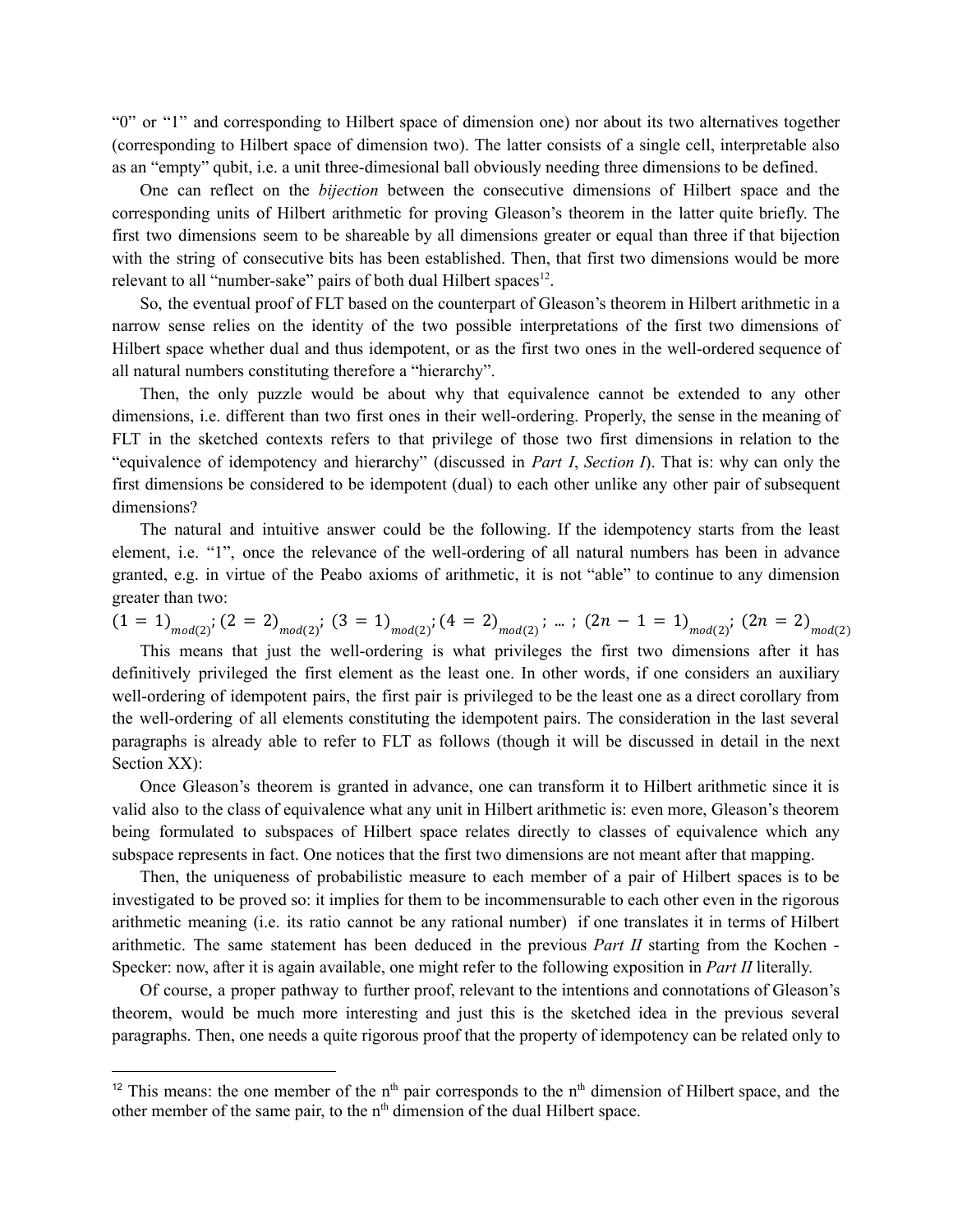the first two dimensions (respectively, exponents in Fermat's equation). Besides the aforementioned rather intuitive tenet, one can utilize the Gödel incompleteness of arithmetic (the axiom of induction) to set theory (the axiom of infinity) in the following sense:

Starting from the dimension (exponent) of three, i.e. for " $n \geq 3$ ", only the axiom of induction is relevant therefore being inherently incomplete to the gap between dimensions (exponents) "1" and "2" obeying the axiom of infinity since no finite series of natural numbers is able to overcome it. Then, the problem is: why cannot the same argument be applied to the gap between "2" and "3" (and then, etc.) following from the idea of the Gödel incompleteness?

This would imply that the inconsistency of set theory and arithmetic is preventable only by their complementarity to each other as e.g. in Hilbert arithmetic. The observation suggests that the area related to set theory and that of arithmetic should be distinguished in a way not to admit their simultaneous utilization to avoid the direct contradiction (analogically to the prohibition in quantum mechanics for two conjugate quantities to be simultaneously measured, i.e. in a single experiment).

The necessity for the "natural" order of those two areas to be exchanged in comparison with common sense's one is emphasized a few times in the paper until now. Common sense postulates "naturally" and unquestionably that infinity is "more" than "finiteness" and accordingly their innate order cannot be other than that: first, finiteness, then, infinity<sup>13</sup>. However, meaning their duality only being able to avoid their direct contradiction if the incompleteness of arithmetic to set theory has been rejected in advance for one reason or another, the reverse order (first, infinity, then finiteness) is admissible and even necessary to avoid the Gödel incompleteness in a sense:

This means that one can interpret the Gödel incompleteness as a tenet by *reductio ad absurdum* that only the counterintuitive order for infinity to be "less" than infinity is consistent with the condition for them to be dual to each other. That is: their order is opposite to common sense's natural one, and the Gödel incompleteness is interpreted as a contradiction under the additional condition for completeness, valid e.g. in Hilbert mathematics. So, the order is to be just infinity first in virtue of *reductio ad absurdum.*

One can demonstrate that the counterintuitive order at issue does not generate the Gödel incompleteness: the structure of Boolean algebra alone (i.e. allowing for only two idempotent dimensions, or exponents in Fermat's equation: either "1" or "2") interpretable further whether as propositional logic or as set theory does not implies incompleteness as Gödel (1930) himself showed in a sense<sup>14</sup>. Indeed, the Gödel incompleteness cannot be placed within the idempotent pair of "1" and "2": even repeated an actually infinite set of times, the operation of logical negation (as an example of idempotency) cannot transcend the only two options to be able to generate incompleteness.

Returning back to the interpretation of FLT in the context of Gleason's theorem, one pays attention that duality (complementarity) does not admit "infinity" to be situated anywhere among finiteness besides either in its absolute beginning (as the first two elements) or in its absolute end, however implying the Gödel incompleteness in the latter case, being to be rejected under the additional condition of completeness, e.g. as in Hilbert mathematics based on Hilbert arithmetic. So, only the order of "infinity first, then finiteness" (though extremely counterintuitive) can be relevant in the framework of Hilbert

<sup>&</sup>lt;sup>13</sup> Cantor's hierarchy of infinities (also conserved in the contemporary axioms of set theory) obeys the same "natural" and ostensibly unquestionable order originating from common sense.

<sup>&</sup>lt;sup>14</sup> Only set theory (unlike the case where arithmetic is added to set theory) as a first-order logic to propositional logic does not contain any insoluble statement as the main result of Gödel's earlier paper can be interpreted in terms of the later one.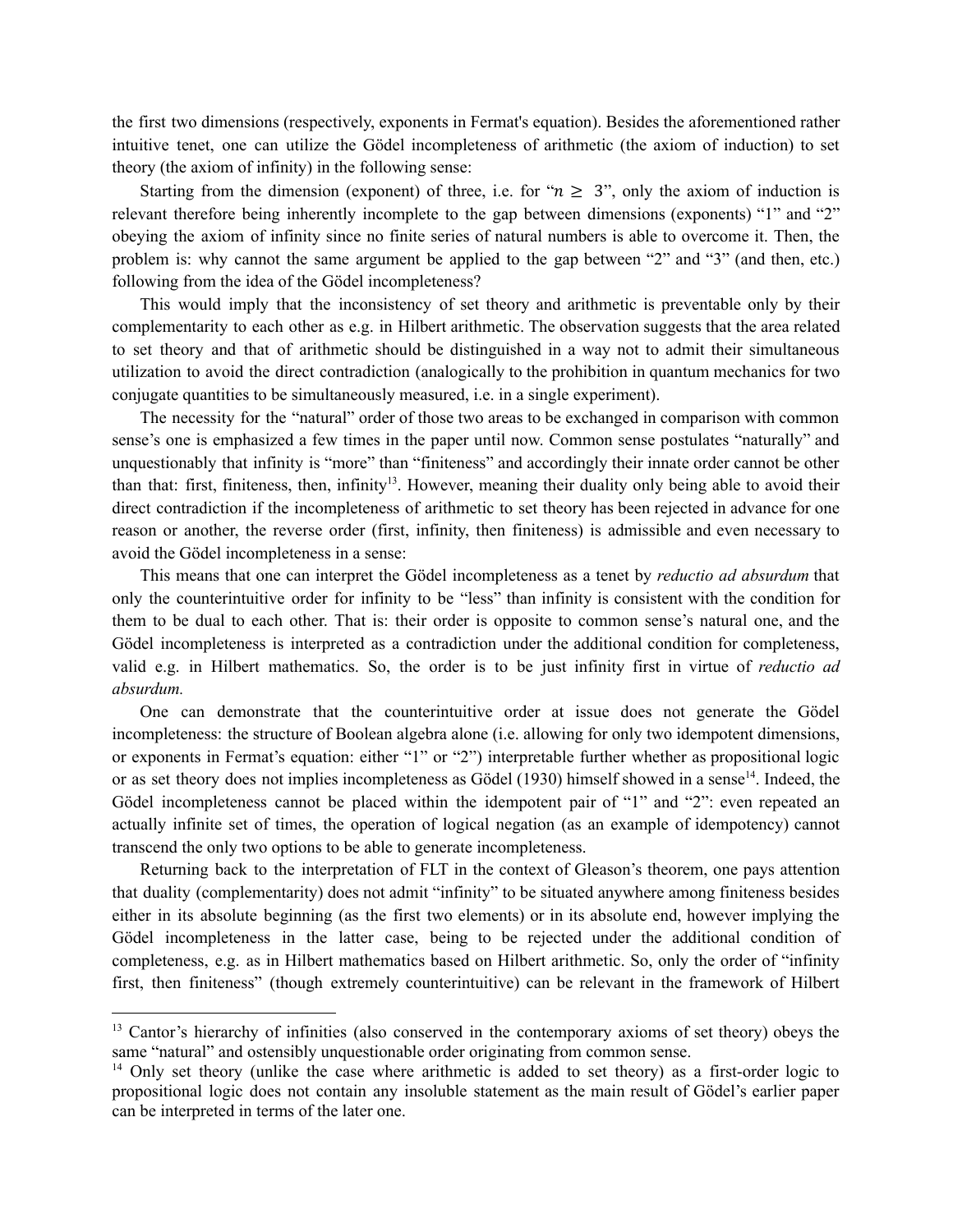arithmetic therefore proving FLT exceptionally on the foundation of Gleason's theorem once it has been translated from the branch of the qubit Hilbert space itho that of Hilbert arithmetic in a narrow sense in the general framework of Hilbert arithmetic in a wide sense.

#### XX *FLT* PROVED IN HILBERT ARITHMETIC BY GLEASON'S THEOREM

As the previous *Part II* demonstrates, the "quantum" proof tends to verify the incommensurability of the arithmetic variables  $y^n$  and  $z^n$  first for  $n = 3$  and then, for  $n \ge 3$ . An additional check shows their commensurability for  $n = 1$ , 2. This is the approach to be proved FLT starting from the Kochen -Specker theorem after making clear that the newly introduced by them concept of partial algebra (particularly, partial Boolean algebra being relevant to the case of FLT) relied on the binary relation of commensurability (notated by them as "♀") is only a "conservative" generalization of arithmetic commensurability, respectively incommensurability brought the ancient Pythagoreanism to a crisis after proving the incommensurability of the length of the diagonal of a square to its side if the side is a natural or rational number.

So, involving the tool of Hilbert arithmetic in a wide sense, one can reversely reduce Kochen and Specker's proof of the absence of hidden variables in quantum mechanics to its ancient fount being relevant to FLT. Indeed, if  $y^n$  and  $z^n$  for  $n \geq 3$  are arithmetically incommensurable to each other, their sum is necessarily an irrational number and no rational solution at all for Fermat's equation meaning just their sum.

In fact, the Kochen - Specker theorem and Gleason's theorem are relative and this is even more obvious after the joint degeneration to the case of Hilbert arithmetic in a narrow sense. Both mean in the final analysis the same observation however interpreted in two different contexts though not too remote from each other. The shared observation consists in the following equivalence: the way for an "empty" qubit to be seen "inside" as an empty tridimensional unit ball with its volume of  $\frac{4}{2}\pi$ " in the relevant  $rac{4}{3}$ π' three physical dimensions, i.e. in volume units, on one hand, and (respectively, "versus") "outside": as a usual arithmetic unit and thus, one-dimensional, on the other hand.

Then, that equivalence in virtue of Hilbert arithmetic in a wide sense implies for a pair of natural numbers, each of which consisting of one-dimensional units considered equivalently "outside", i.e. as tridimensional unit balls, turn out to be necessarily incommensurable to each other. The last statement is equivalent to FLT(3) and suggests a corresponding approach to prove FLT (in the general case for any arithmetic exponent greater than two).

Accordingly, the context of the Kochen - Specker theorem for the observation at issue rather emphasizes that their incommensurability excludes any finite common divisor (common denominator) different from "1". In other words, the concept of hidden variables in quantum mechanics can be interpreted as a generalization of "finite common divisors" in the case of arbitrary qubits if Kochen and Specker's approach has been granted.

In comparison with the above paragraph, the context of Gleason's theorem highlights alternatively sooner the analogical statement but in relation to the qubits "inside", i.e. as tridimensional unit balls rather than as usual arithmetic, thus one-dimesional units, meaning in the final analysis (as to the latter arithmetic units) the trivial statement that any irrational number is equivalent to a unique infinite series of "digits" in any positional number system (such as binary or decimal).

So, one is to infer the incommensurability of the commutative arithmetic pair " $(y^n, z^n)$ " for " $n \geq 3$ " from Gleason's theorem following the already pioneered pathway started from the Kochen - Specker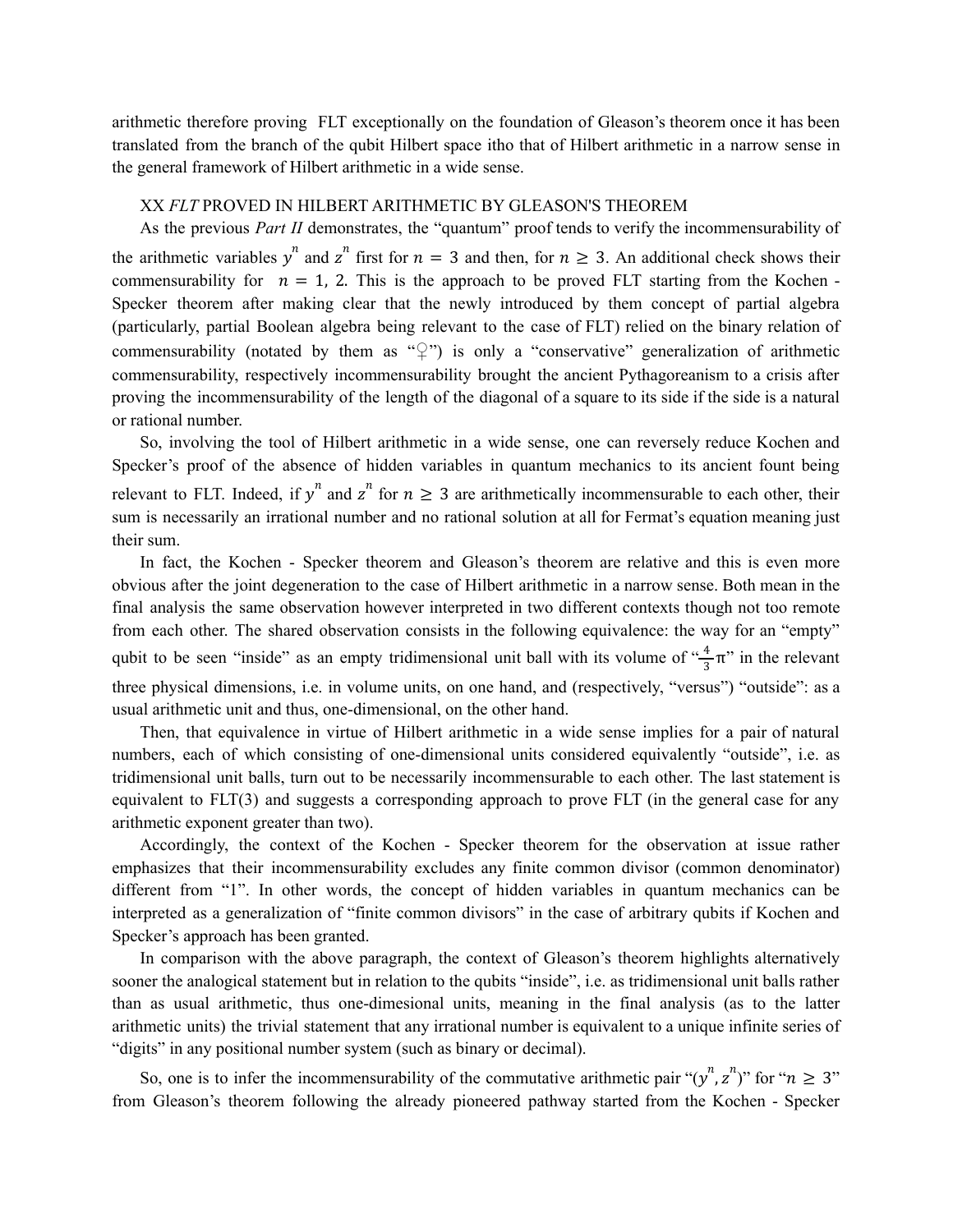theorem in the previous *Part II* and mediated by Hilbert arithmetic in a wide sense. It is an instant corollary, e.g. by *reductio ad absurdum*:

Let " $(y^n, z^n)$ " for " $n \ge 3$ " (where y, z are two variables on all natural numbers) be commensurable. This means that their ratio (i.e. each of both possible ratios:  $\frac{y^n}{n}$ ;  $\frac{z^n}{n}$ ) is a certain rational number.  $\frac{y^n}{z^n}$ ;  $\frac{z^n}{y^n}$  $y^n$ Applying the transition from the branch of Hilbert arithmetic in a narrow sense to the qubit Hilbert space in the framework of Hilbert arithmetic in a wide sense, the assumption for them to be commensurable implies that there exists two different measures distinguishing from each other for  $max(y, z)$ , and Gleason's theorem excludes that to be possible. One checks the option for " $y$ " and " $z$ " to coincide, which implies by virtue of Fermat's equation: " $x = (\sqrt[n]{2})y$ ", which cannot be satisfied for any pair of natural numbers since " $\sqrt[n]{2}$ " for " $n \ge 3$ " is an irrational number. Then, " $(y^n, z^n)$ " for " $n \ge 3$ " is incommensurable due to the rejected opposite assumption.

As aforementioned, all ways for the proof of FLT after the incommensurability of that pair has been proved can be literally borrowed from the consideration in *Part II* remaining valid to Gleason's theorem equally well as to the Kochen - Specker theorem. What would be interesting now are other pathways for proving the general case of FLT which originate from proper connotations of Gleason's theorem. Those are relied on the opposition of dimensions " $n = 1, 2$ " versus those of " $n \ge 3$ " in Hilbert space and implying their opposition also in Hilbert arithmetic in a narrow sense: while the same opposition in the proper limitation of Peano arithmetic seems to be mysterious and inexplicable, particularly conditioning all troubles for proving FLT.

Utilizing again the "extraordinary" ("2:1") bijection of Hilbert arithmetic in Peano arithmetic:

$$
(P^-\otimes P^+\to P^0)\to P
$$

discussed in detail in *Part II*, one can state that the opposition in question is due to that bijection itself just remaining even ridiculous in the framework of Peano arithmetic alone. In other words, it is concentrated in " $P^-\otimes P^+ \rightarrow P^{0,2}$ " and only transferred in Peano arithmetic as if outside in virtue of the "second mapping" notated by "→ P". Indeed, the first mapping " $P^- \otimes P^+ \rightarrow P^{0,1}$ " means that any natural number (in " $p^{0}$ ", literally) originates from a corresponding consecutive bit of information in an unlimited binary string (i.e. of any length). That bit being furthermore a universal condition for the nonstandard bijection is what privileges the first two natural numbers (or "dimensions" in the qubit Hilbert space or Gleason's theorem), after which their privilege is only repeated in Peano arithmetic therefore remaining mysterious and inexplicable *within* itself since it originates *out of* it, rather even *beyond* it, gifting FLT with its puzzling and bewildering "transcendent charm of Mona Lisa's smile".

So, the own connotations of Gleason's theorem for proving FLT consist in the investigation of the privilege of the first two natural numbers (or dimensions of Hilbert space) satisfying furthermore the relation of idempotence corresponding to the function successor for all greater natural numbers (or dimensions of Hilbert space). One can express this so: Gleason's theorem offers a newly invented sense (or Frege's "Sinn") under the same "Bedeutung" of FLT: if the general case of incommensurability in Fermat's equation seems natural, obvious, and even trivial, what needs a proof is the exception for " $n = 1, 2$ ": why it takes place.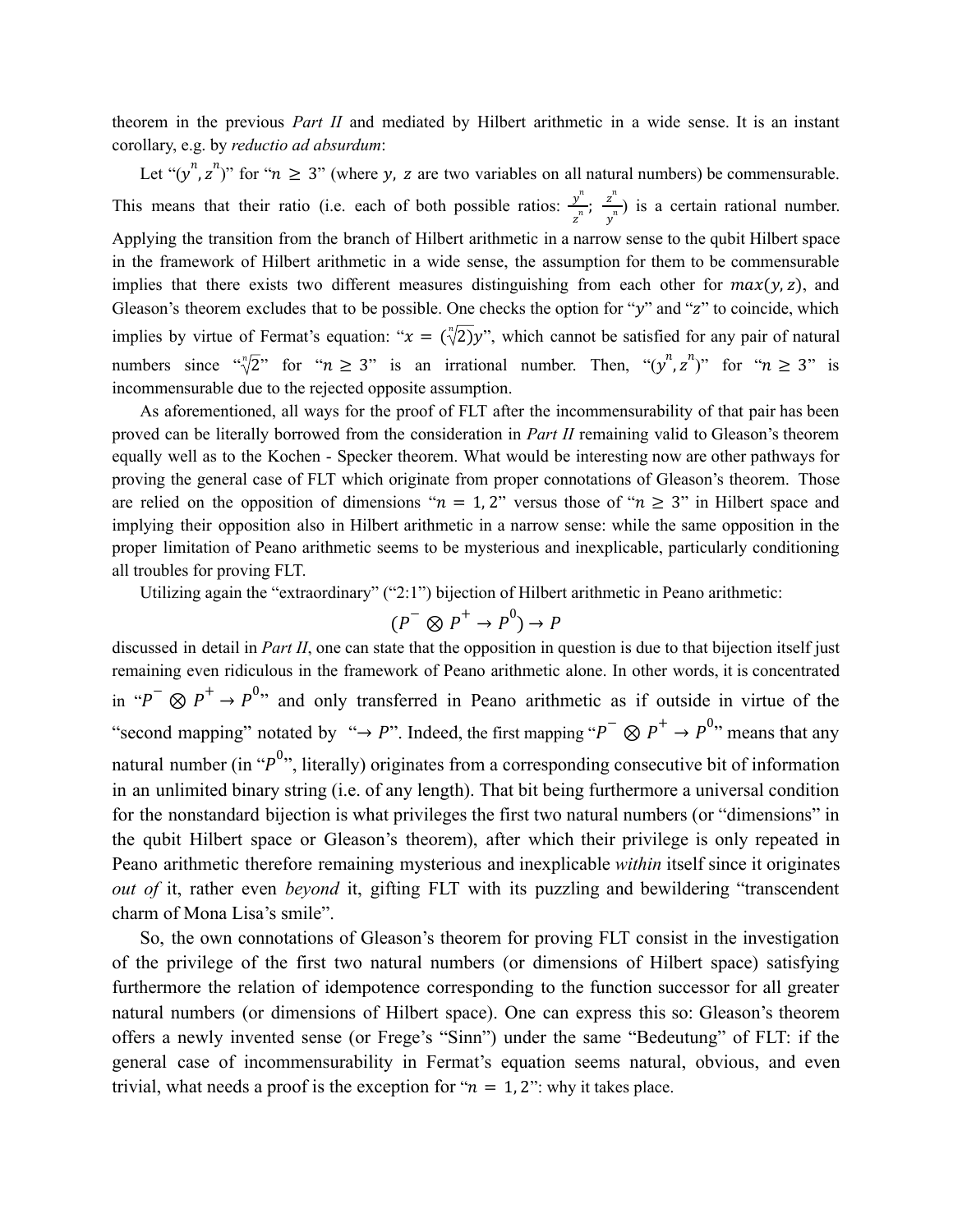Indeed, Fermat's equation needs at least two measures to be possible for its solution. For example, if one considers the triple (3, 4, 5) satisfying  $y^2 + z^2 = x^2$ , that solution requires as its necessary condition the availability of more than two measures of Hilbert space of dimension 2 meant as a subspace to itself if the solution is translated from the branch of Hilbert arithmetic in a narrow sense (where it can coincide with Peano arithmetic, in term of which Fermat's equation and last theorem are formulated) into the counterpart of the qubit Hilbert space, respectively the separable complex Hilbert space, to which Gleason's theorem refers directly, within the shared framework of Hilbert arithmetic in a wide sense. However, if the cases of the equation  $y^{n} + z^{n} = x^{n}$  is for  $\forall n \ge 3$ , Gleason's theorem is what excludes the necessary ambiguity of the measure and thus any solution in natural numbers. Thus, it is able to supply a proof for the general case of FLT without induction or any additional arguments unlike the Kochen - Specker theorem relatable immediately to FLT(3) properly.

Then, the application of Gleason's theorem rather generates the question how the exception of one or two dimensions can be interpreted and explained as to the dual branch of Hilbert arithmetic in a narrow sense resulting in Peano arithmetic. As aforementioned, it is due to the nonstandard bijection able to map Hilbert arithmetic into Peano arithmetic therefore remaining beyond the latter (just to which FLT not to be proved only arithmetically during a few centuries is owing). The same circumstance can be also revealed in the structure of Hilbert space (particularly, in that of the qubit Hilbert space) and then repeated in Hilbert arithmetic (also allowing for it to overcome the Gödel incompleteness without any contradiction) and absolutely missing in Peano arithmetic itself: this is the pair of two dual counterparts, furthermore reproduced the formal structure of a bit of information.

# XXI BOTH MUTUAL INTERPRETATIONS OF GLEASON'S THEOREM INTO *FLT* AND VICE VERSA

The previous *Paragraph XX* shows that Gleason's theorem implies *FLT* as its dual counterpart in the other branch within the framework of Hilbert arithmetic in a wide sense. The question whether the converse implication is also valid is natural morerver in virtue of the meaning the corresponding Hilbert subspaces as whole sets, each of which mappable just as a whole into a certain number set whether the interval [0,1], or positive real numbers, or positive rational numbers, or natural numbers in the final analysis as the translation into the dual branch of Hilbert arithmetic in a narrow sense is necessary for proving FLT.

A preliminary notice is to clarify the link and consistency of the enumerated four different cases, onto the number set of each which all subspaces of Hilbert space are supposed to be mapped. The first case of the real or rational interval [0. 1] means just a probabilistic measure, in terms of which Gleason's theorem is often formulated.

Gleason's proof deals directly with the mapping of Hilbert subspaces into the set of all positive real numbers, from which the probabilistic measure at issue follows unambiguously in relation to the Hilbert space itself, to which all subspaces are meant, simply as a ratio. So, what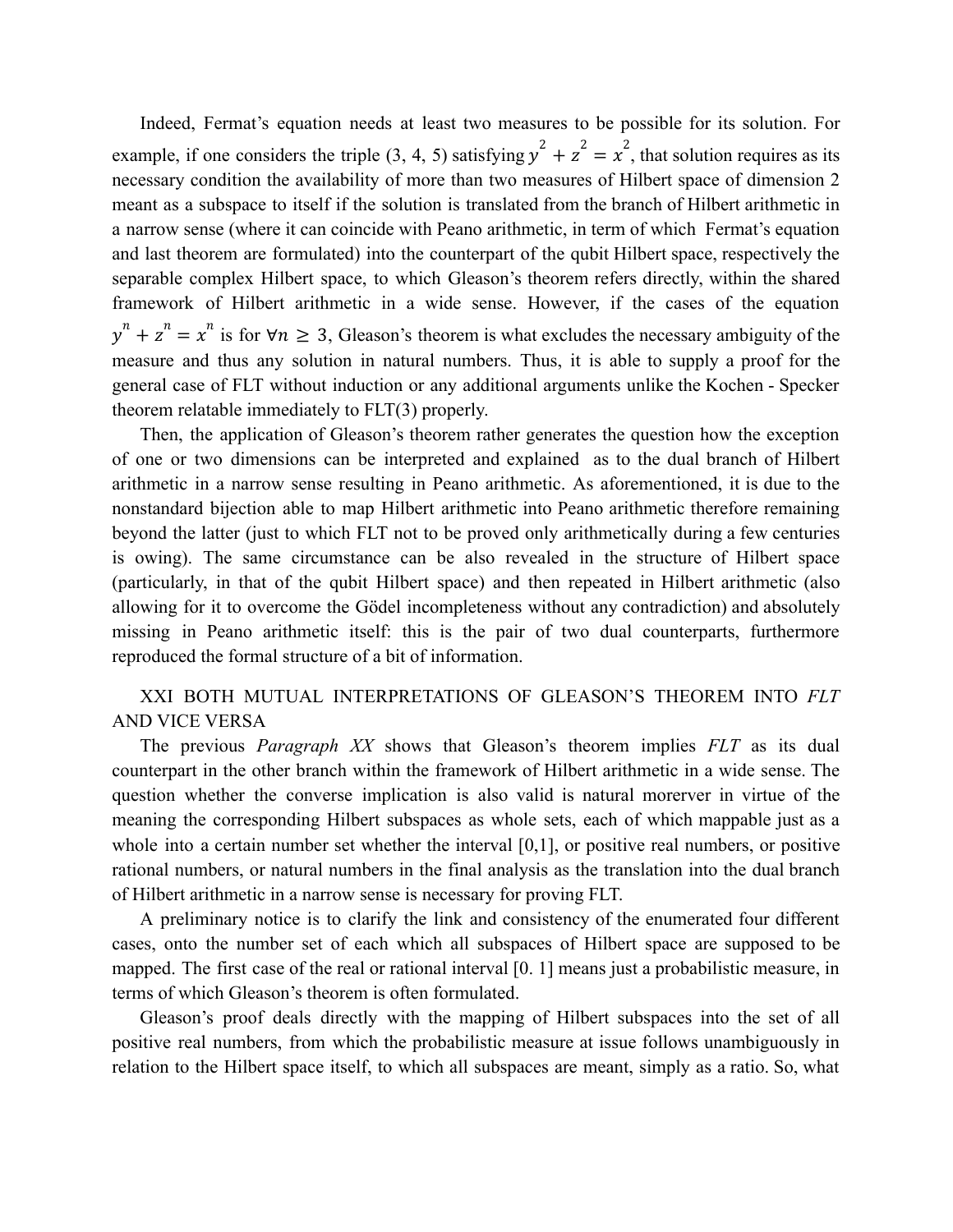remains to be considered are the three cases of number sets, into which Hilbert subspaces are mapped: positive real numbers, positive rational numbers, natural numbers.

Gleason's theorem formulated as to a unique measure of the separable Hilbert space therefore means a countable set: so, the continuum of real numbers would be irrelevant. Thus, one can grant the set of all natural numbers as quite sufficient and might even establish the dimensionality of any subspace to be its measure as far as the theorem identifies the subspaces of the same dimensions (for example as translatable collinear vectors of the same length).

Meaning that, one can interpret Gleason's theorem as referring to Hilbert arithmetic in a narrow sense, in fact, though literally formulated in terms of the separable Hilbert space (including the complex one of quantum mechanics and relevant to its epistemological puzzles). Then, FLT can be considered as an exact analogue of it after involving the nonstandard bijection already as a kind of "nonstandard homomorphism" of Hilbert arithmetic into Peano arithmetic their suggesting the converse implication, which can be demonstrated in detail as follows:

One regards the dual (reverse) bijection or homomorphism of Peano arithmetic in Hilbert arithmetic, that is:  $P \to (P^0 \to P^- \otimes P^+)$ , which can be furthermore visualized to each bit of the "universal arithmetic binary string"<sup>15</sup>, in which conventionally and for example all "zeros" (the one alternative state of a bit) are ascribed to " $P^{-\gamma}$  and accordingly, all units, to " $P^{+,\gamma}$ , and they are interpreted as the corresponding classes of equivalence of qubits of the qubit Hilbert space as the definition of Hilbert arithmetic needs, e.g. as tridimensional unit balls.

So, an arithmetical unit of Peano arithmetic ("1") is mapped onto an axis of the qubit Hilbert space (corresponding to two axes of the separable complex Hilbert space), however in way so that all qubits share the first two "missing" or "vanishing" dimensions. This can be schematized admissibly so: a Peano unit  $\rightarrow$  a bit of information  $\rightarrow$  both states of a bit of information shared as the same for each bit of the universal arithmetic string also relevant to Hilbert arithmetic.

Then both those states are identified as the first two "missing" or "vanishing" dimensions of Hilbert space (which is not necessary to be limited only to the qubit Hilbert space though the mediation of Hilbert arithmetic implies just this), for which Gleason's theorem does not establish a unique measure. That absence of a unique measure for them, by the by, follows obviously from sharing the same states ("0", "1") of a bit, independently of its consecutive number in the string, for all of them therefore excluding to be assigned unambiguously by virtue of the discussed bijection and thus revealed in the underlying nonstandard bijection as two first dimensions, furthermore relevant to all the rest, and which are necessary to distinguish the same natural numbers as belonging either to " $p^{-1}$ " or " $p^{+1}$ " accordingly.

Then, the incommensurability equivalent to FLT (as this is explained above) implies the unique measure being traceable in detail (as a little further in the text of this section) but needing two preliminary notices meaning: (1) the distinction of FLT as an *arithmetic* statement versus

<sup>&</sup>lt;sup>15</sup> That "universal arithmetic string" has not to be identified with a doubling of the set of all natural numbers as far as it is defined exceptionally within the framework of Peano arithmetic in order to avoid the Gödel incompleteness after an eventual addition of set theory.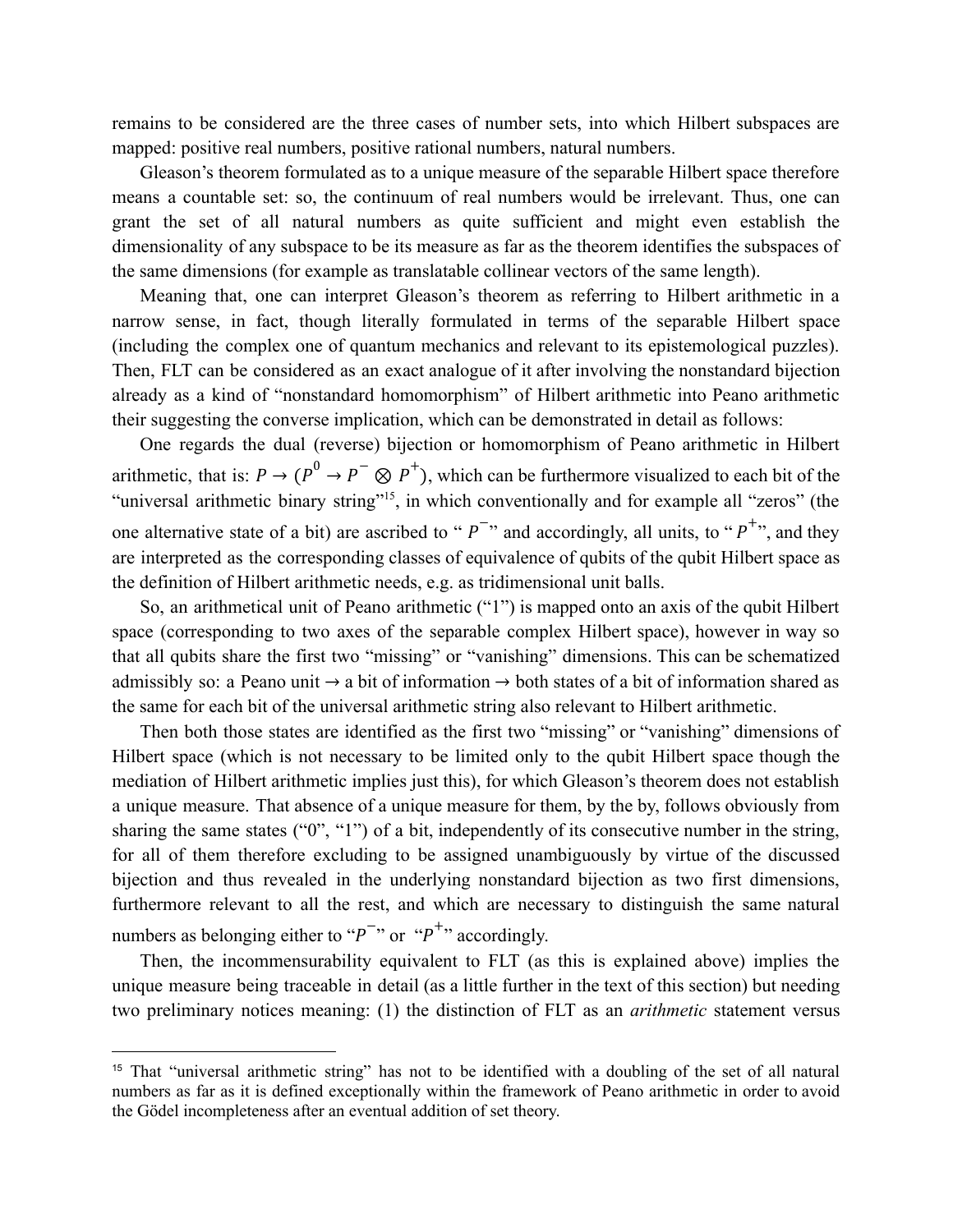Gleason's theorem referring to Hilbert space and thus implicitly, to *set theory*; (2) the generalization to real and complex Hilbert spaces, to which Gleason's theorem has been formulated in original.

FLT as an eventual equivalent of Gleason's theorem needs the proviso about its incompleteness forced by the Gödel one. That is: it can imply Gleason's theorem only to all dimensions being any natural numbers, but not to the *set* of all dimensions being equivalent to the *set* of all natural numbers.

The latter notice is to infer the case of the separable real Hilbert space from that of the separable complex Hilbert space as a particular case after the latter is deduced from the qubit Hilbert space as far as Hilbert arithmetic means just it definitively. Indeed, the deduction of the real case from the complex one is obvious since any real number can be interpreted to be a complex with a zero proper imaginary part. In turn, the separable complex Hilbert space is also a particular case of the qubit Hilbert case if the orthogonal subspaces meant in the later are reduced to be "successive axes" of the former, i.e.  $e^{in\omega}$ ;  $e^{i(n+1)\omega}$  after standard notations.

The proof of Gleason's theorem from FLT under the above explicit restrictions or elucidations seems to be transparent as well. One interprets FLT as the incommensurability of the pair of any arithmetic variables, or  $y^n$  and  $z^n$  if  $n \ge 3$ . Arithmetic in default is meant to be Hilbert one after the the *dual* nonstandard homomorphism of Peano arithmetic into Hilbert arithmetic: " $P \rightarrow (P^0 \rightarrow P^- \otimes P^+)$ ", after which it is related to the qubit Hilbert space in the framework of Hilbert arithmetic in a wide sense. Then, the incommensurability equivalent to FLT implies the uniqueness of the (probabilistic) measure for any subspace of Hilbert space of dimension  $n \geq 3$  since if it were ambiguous it would imply the commensurability at issue (i.e. within Fermat's equation) and thus solutions for which FLT states not to exist.

So, FLT and Gleason's theorem can be interpreted to mean the same (with the proviso above) once Hilbert arithmetic in a wide sense has been involved in advance.

XXII *FLT* AND THE UNIQUENESS OF A SINGLE PROBABILITY MEASURE IN THE QUBIT HILBERT SPACE

The partial equivalence of FLT and Gleason's theorem can be interpreted furthermore physically after the latter, inspired from an idea for Born's rule for probabilities in quantum mechanics to be proved rigorously from the standard formalism of the separable complex Hilbert space<sup>16</sup>, is translated in terms of probabilities for quantum events to be observed or not.

<sup>&</sup>lt;sup>16</sup> Born's rule determining a certain probability for a quantum event to be measured can be realized in two ways:

<sup>(1)</sup> as the statement that any quantum event is featured by a certain value to be observed (or to "happen by itself" in corresponding "realist" interpretations of quantum mechanics) thus delivering the generalized scientific objectivity applicable to classical mechanics (after the classical one is not valid);

<sup>(2)</sup> as the formula assigning that unambiguous probability to any wave function inherent for a quantum state. Already in terms of Hilbert arithmetic, the former realization is to refer to Hilbert arithmetic in a narrow sense, and the latter, to the qubit Hilbert space, therefore both remaining in Hilbert arithmetic in a wide sense.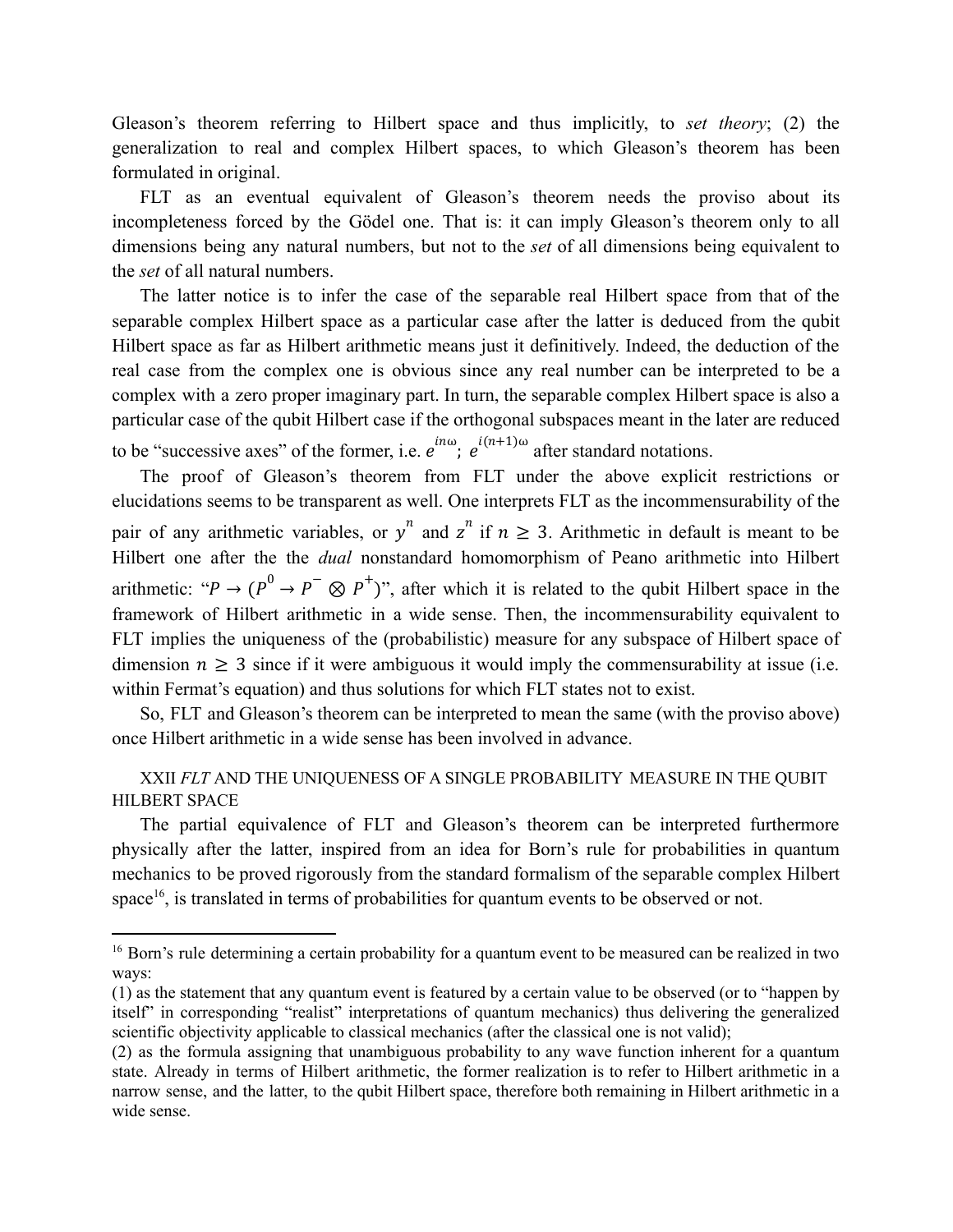Indeed, the "atom" of that equivalence, a qubit can be expounded both as "empty", i.e. as the class of equivalence of all values which one can measure as its possible values, or said otherwise "before measurement", and as any of those values after a certain measurement, i.e. "after measurement". One may also say that the measurement of a qubit is equivalent to the record of a certain value "within it" or that the "reading" and "writing" of a qubit are equivalent in a sense (just as those of a bit).

Then, Gleason's theorem (just as Born's rule itself) establishes the new and generalized way for quantum mechanics to be an objective experimental science though being quite different from that of classical physics. The latter sets that a unique value for any physical quantity in a certain moment of time exists and just it can be called to be the real value of that quantity. Quantum mechanics dare not state the same postulating a manifold of values measurable by the apparatus to any quantum quantity (maybe with the single exception of time). So, the objectivity of classical physics is inapplicable to quantum mechanics.

Nonetheless, Gleason's theorem proves that its empirical substitution by virtue of Born's rule is consistent and can be discussed to be a relevant generalization: though a manifold of measurable values is the case meant by quantum mechanics, the probability of any "point" of it is unique and can be postulated to be the unique "objective probability". As to a single qubit, both reading and writing are unambiguous and can be considered to be "objective" in that sense (though the read or written quantity is ambiguous in general).

If FLT is equivalent to Gleason's theorem in a sense, it should share the same transformation or generalization of what objectivity in science is, forced particularly by quantum mechanics. All epistemological or ontological troubles of the interpretation of the latter are well-known and the debates continue. That vanity around quantum mechanics allows for one to penetrate why FLT is so difficult to be proved if it shares that fundamental change of what objectivity is though in an implicit way able to be manifested only in virtue of its (partial) equivalence to Gleason's theorem.

One can repeat the essence of that change especially as to the proof of FLT in proper philosophical terms. It needs the unambiguous distinction of "subject" and "object" (respectively, "body" versus "mind"; physics versus mathematics) to be abandoned since the unification of discreteness and continuity, for example implied by the modularity theorem if FLT is proved as a corollary from it as Wiles did, but not less necessary for quantum mechanics to make them consistent to each other (namely the "discrete" quantum entity and the "continuous" apparatus measuring it and obeying the smooth laws of classical mechanics) is relevant to the inherent link or links of the enumerated above concepts in the scope of philosophy.

In fact, the present paper and especially its first part demonstrate that the transcendence over the Cartesian "abyss" can be omitted as a "Wittgenstein ladder" in the ultimate text of the proof at the cost of inexplicable otherwise artificiality, for which the heuristic pathway to it turns out be absolutely and intentionally hidden just as a magician who hides the real series of the actions thanks to which the "rabbit has been taken out of the cylinder" to the delight of the audience.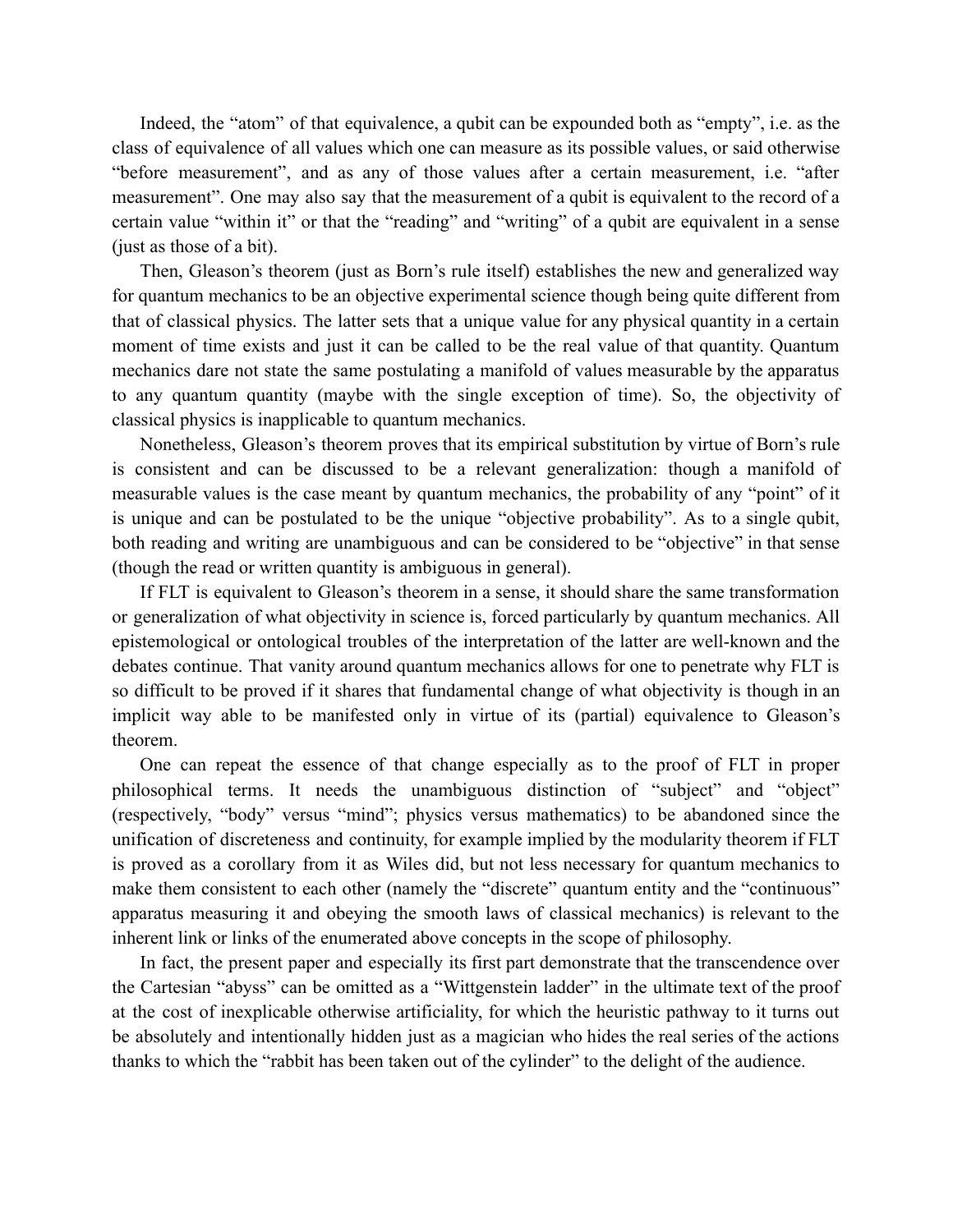Even more, one can conjecture (also in *Part II* in detail) that the option for any trancendendence over that abyss to be abandonable is universal in the final analysis so that the ultimate result is representable "classically", e.g. in terms of "classical physical" or in those of mathematics "granted to be standard". Then, the "journey over the abyss" would be necessary only heuristically, but not formally and logically.

One can trace that "magician art" in its "atom" of a single qubit either "empty" (in a coherent state) or absolutely determined by a certain value (read or written). In fact, both FLT and Gleason's theorem as ultimate results can be related only to the former option of an "empty" qubit (though "outside" or "inside", accordingly). However, the heuristic pathway for both to be proved needs the former option to be transcended by its relation to the latter, that of an absolutely determined value and thus needing the dual branch of the qubit Hilbert space, nevertheless FLT can be thoroughly formulated within Peano arithmetic, respectively in Hilbert arithmetic in a narrow sense. Furthermore, the proof of each of both theorems can be accomplished in its "native" branch as, for example, Gleason's original proof or the proof of FLT in "Fermat's arithmetic" in *Part I* can convincingly show.

If the hypothesis about the absolute representability of any statement alleged to be non-classical (such as those of quantum mechanics or FLT in the case) can be anyway demonstrated formally and logically "classically", though at the cost of some artificiality, quantum neo-Pythagoreanism advocated during the paper is only a method of thinking rather heuristic than logically necessary. However, nobody knows whether that conjecture is a true statement in any case.

As to mathematics properly, the same tenet can be articulated even more discernibly. A constructive proof for any true statement exists always in Hilbert mathematics (besides no Gödel insoluble statements in it), but it is to be represented as a proof of existence passing into Gödel mathematics (for example if the proof is necessary to cross the dual area of Gödel insoluble statements).

One can stare at the relation of two probabilities which any determined value of a qubit means and alleged to remain hidden in each arithmetic unit ("1") after the interpretation of Peano arithmetic by Hilbert arithmetic. Gleason's theorem implying only a single probabilistic measure for any string of qubits and thus also for one qubit means that it links two probabilities unambiguously. If one follows the usual interpretation of information as relative entropy (i.e. entropy to the entropy of another probability distribution), each qubit may mean just an elementary relative entropy: that is a probability in relation to another probability eventually granted to be a standard to the former probability deviating more or less from the latter.

If the "standard"<sup>17</sup> probability has been ascribed to be "objective probability" and thus, referring to the Cartesian "body" ("object"), the other probability linked in any qubit is to mean "subjective probability" of the Cartesian "mind" ("subject"), or respectively, our knowledge about the former, ostensibly real probability. Interpreted so, any qubit turns out to be a

<sup>&</sup>lt;sup>17</sup> It is a question of convention: which of both probabilities to be proclaimed as a "standard".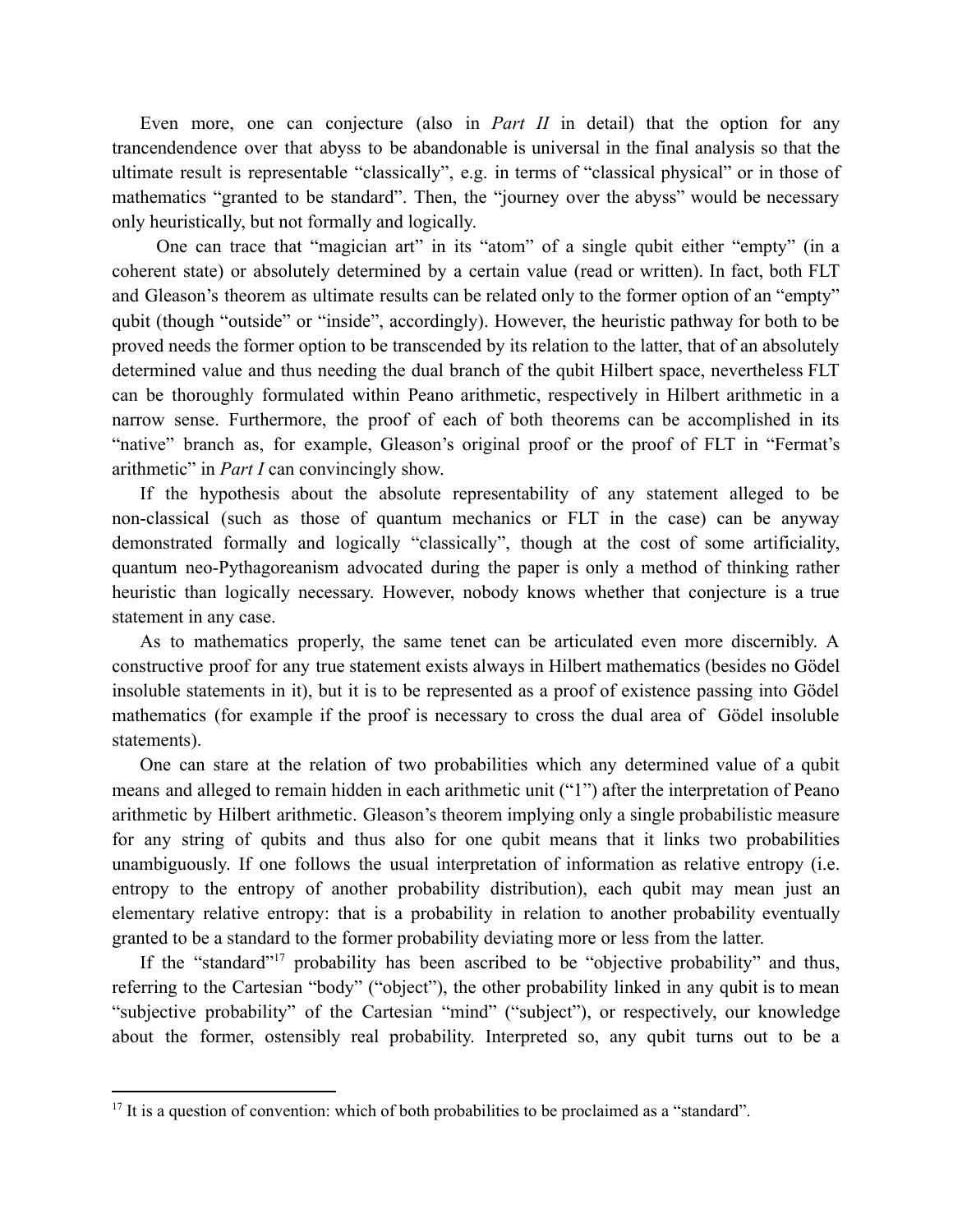generalization of the usual episteme of Modernity and what is generalized can be enumerated as follows:

Two fundamental philosophical entities are distinguished, but which is "body" and which is "mind" is absolutely conventional: only its relation embedded in each qubit is what can be rigorously and unambiguously defined. The same relativity can be seen also as a universal invariance: already invariant even to the pair of subject and object finishing the modern development in physics to more and more general invariances (a direction especially discernible in Einstein's theories of relativity), and thus that of objectivity being understood as that extending invariance.

Any qubit is furthermore a relation just of probabilities therefore substituting the classical idea of "fact" with that of the corresponding idea about the probability of a fact and as if "undermining" what "fact" is as far as the classical fact needs always the absolute reliability of being tautologically true. Any qubit can be considered to be an elementary fact if "fact" has been generalized in advance as above.

Kronecker's slogan that "Natural numbers were created by God, everything else is the work of men" (Weber 1893: 15; Kneser 1925: 221) can be already justified otherwise rather than as "God's creation". Indeed, if one continues the direction of generalization followed to be constituted the concept of "qubit" meant as an elementary ("postmodern") fact, the next generalization would be to be the independence of any given fact of that kind, i.e. the fact at all, which can be identified as an empty qubit, and following the intentions and objectives of Hilbert arithmetic, as a natural number in fine as well.

Summarizing those considerations, one can reveal the reason for proving FLT so difficulty in the misunderstanding of what the natural numbers are (since it is a statement in terms of them), for example, as Kroneker postulating them to be God's creation therefore "closing the door" for investigating their real origin. Speaking rather loosely or aphoristically, FLT needs the reason for natural numbers to appear not by virtue of God's will but following scientific methods. They originate from the generalized "facts at all" after the latter have been realized to be qubits after quantum information.

Said even more metaphorically, one needs a few aphorisms to precede the first two ones in Wittgenstein's "Logisch-Philosophische Abhandlung" (1921, in English "Tractatus Logico - Philosophicus"), which are: "1. Die Welt ist alles, was der Fall ist. 1.1. Die Welt ist die Gesamtheit der Tatsachen, nicht der Dinge"<sup>18</sup> since the natural numbers should be before "facts" meaning the same as "the world is all": or at least, should mediate after the former, but before the latter statement. If, on the contrary, the origin of the natural numbers is "7. Wovon man nicht sprechen kann, darüber muss man schweigen"<sup>19</sup>, FLT cannot be proved during a few centuries.

<sup>&</sup>lt;sup>18</sup> "The world is everything that is the case. The world is the totality of facts, not of things" or "The world is all that is the case. The world is the totality of facts, not of things" in English according to the bilingual edition (2018) available at: <http://people.umass.edu/klement/tlp/> (2022.06.07 accessed).

<sup>&</sup>lt;sup>19</sup> "Whereof one cannot speak, thereof one must be silent" or "What we cannot speak about we must pass over in silence" in English according to according to the bilingual edition (1918) available at (2022.06.07 accessed): <http://people.umass.edu/klement/tlp/> (2022.06.07 accessed).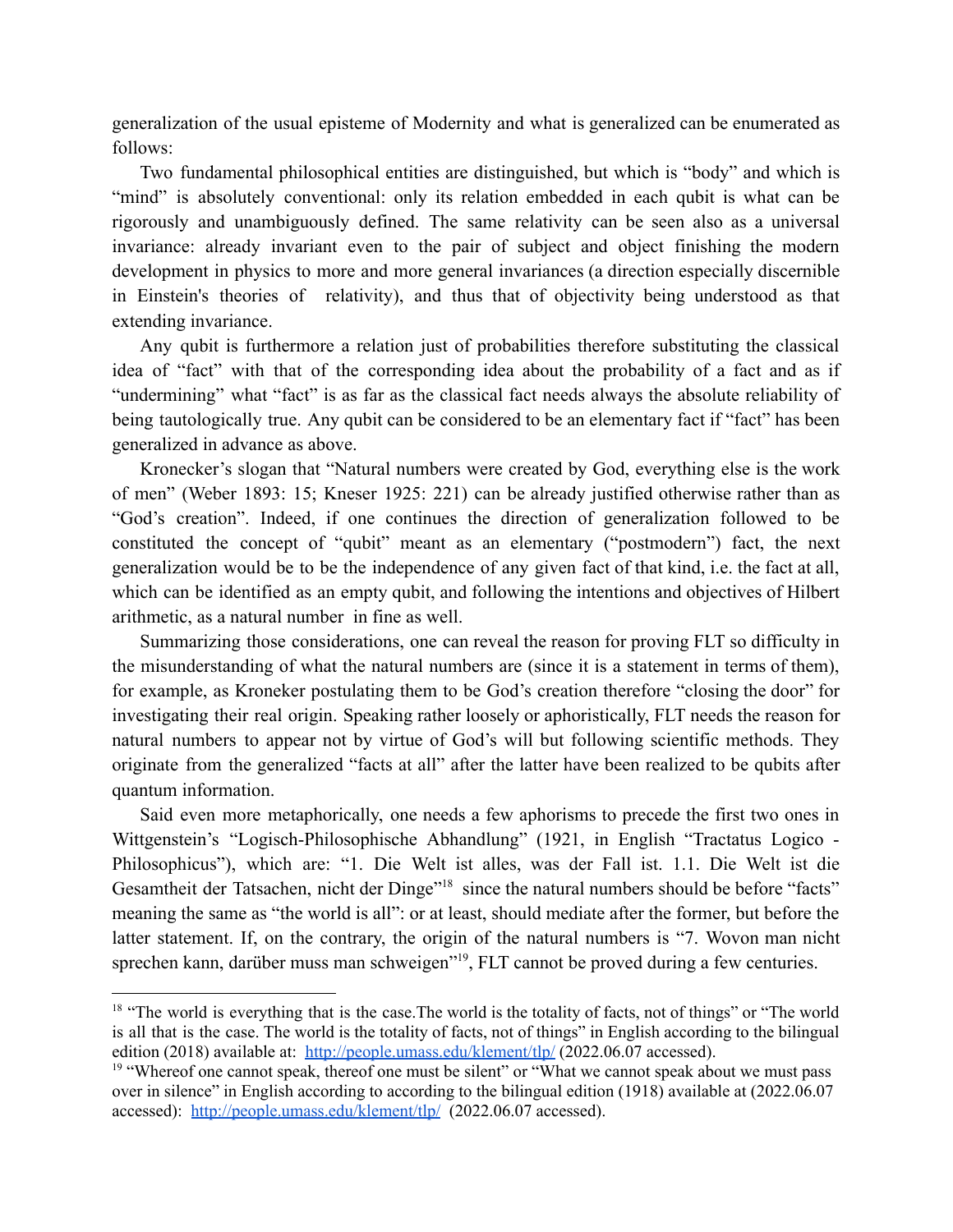## XXIII THE IDEA OF *QUANTUM* NUMBER THEORY INSPIRED BY THE PROOF OF *FLT* FROM THE KOCHEN - SPECKER THEOREM OR GLEASON'S THEOREM

Hilbert arithmetic involved for proving FLT as the paper demonstrates can be also realized as a method for problems in number theory, which can be called "quantum number theory" for the utilization of the qubit Hilbert space as well as the separable complex Hilbert space as relevant tools. The reasons can be divided into two groups: (1) Hilbert arithmetic is suitable for investigating statements for which one can prove that they belong to the class of the Gödel insoluble proposition if set theory along with arithmetic is forced to be used for their solution; (2) Hilbert arithmetic in a wide sense suggests an instrument similar to infinitesimal calculation, but generalizing it<sup>20</sup> in a way quite relevant to arithmetic being inherently discrete so that both discrete and continuous (smooth) description are unified.

(1) As one can see in *Part I*, FLT obeys Yablo's paradox and thus, it is a Gödel insoluble statement if one needs set theory together with arithmetic for its proof, on the one hand. On the other hand, set theory seems to be inevitable for the proof as it is to mean the infinite set of all cases of Fermat's equation for exponents greater than two. The only way for Peano arithmetic to prove so general statements is induction in virtue of the axiom of induction but conflicting with the axiom of infinity in set theory just in relation to *all* natural numbers: each of which is *finite* according to the former, but the set of them being *infinite* according to the latter. In the final analysis, this contradiction itself is what generates the Gödel incompleteness (to be avoided) in the framework of the Gödel dichotomy of arithmetic to set theory: either incompleteness or contradiction.

However, the application of the axiom of induction to FLT seems to be impossible at first glance since Fermat's equation involves the sum of two exponents though they are equal. Hilbert arithmetic hints how that obstacle can be overcome even remaining thoroughly in the framework of Peano arithmetic.

Summarizing, one can utilize Hilbert arithmetic and therefore its inherent completeness where the idea of a set-theoretical proof of an arithmetic proposition has to be "retold" only in terms of induction, e.g. for getting rid of the Gödel incompleteness.

(2) A strange and rather inexplicable empirical fact is that many very difficult problems in number theory can be elegantly resolved involving the infinitesimal analysis of complex variables not having any relation to their formulation only in terms of arithmetic. Furthermore, quantum mechanics turned out to be forced to reveal a general method for unifying the discrete description of any quantum entity "by itself" due to the fundamental Planck constant with the smooth description of the apparatus and its readings obeying classical mechanics or physics.

The separable complex Hilbert space able to unify Schrödinger "ondulatory mechanics" with Heisenberg's "matrix mechanics" can be interpreted to be that general method, thus relevant rather to mathematics than to physics (just as Newton's infinitesimal calculation is relevant to

<sup>&</sup>lt;sup>20</sup> The viewpoint to Hilbert arithmetic as a generalization of infinitesimal calculus is suggested in more detail in another paper (Penchev 2021 February 25); then applied to the problem of mathematical history (Penchev 2020 December 14).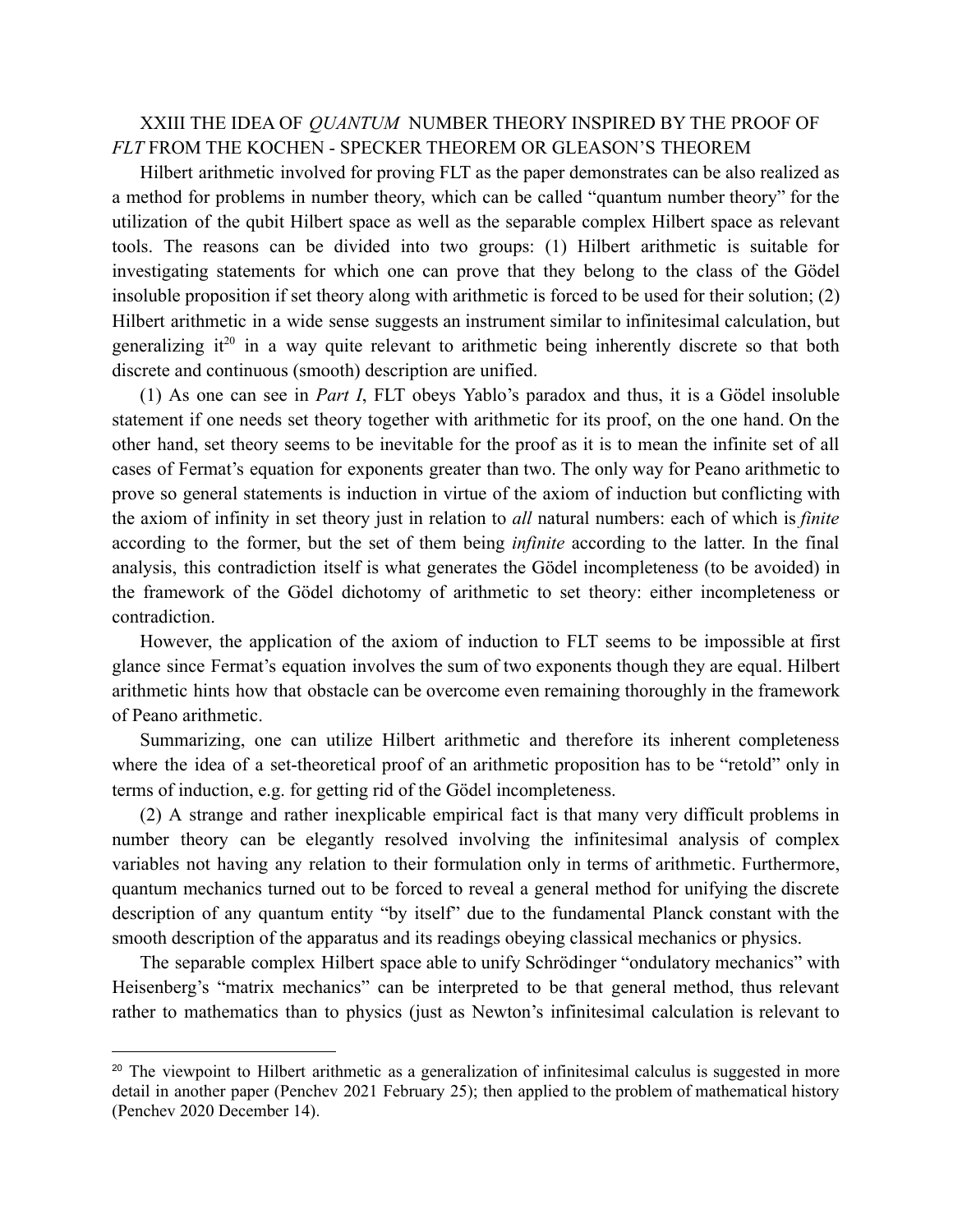mathematics though he used it for its physical theory of gravitation). As this is very well known, infinitesimal analysis is the main method nowadays for creating mathematical models of various processes taking place over time, not only physical ones.

One can mull the way for any discrete experimental or empirical data (as far as the result of any measurement is a rational number) to be always thought as interpretable by a relevant system of smooth (thus continuous) differential equations, to which the mathematical model built by intestinal analysis can be usually reduced. Indeed, any transition from those data to the model at issue would encounter the Gödel incompleteness, which can be discovered in any limit (a real or complex number in general usually) approached by an enumerated series of experimental data though becoming more and more precise:

The observed data are always a finite series of finite (rational) numbers. Even if one ascribes to the model as an infinitely close real number as a limit of the data, this cannot prevent the gap of the Gödel incompleteness between them. The transition to any model cannot be ever justified. It needs a human being to establish just this model rather than another since no model follows logically and rigorously from the data $2<sup>1</sup>$ .

However, that abyss between data and the corresponding model is never considered to be a problem since it is granted in the organization of any possible knowledge or cognition in Modernity therefore guaranteeing the figure of human as an unavoidable arbiter to judge whether a model and reality (data) correspond to each other or not.

In other words, the Gödel incompleteness or dichotomy is only a mathematical paraphrase of the modern episteme relying rather on the conviction of its validity than on logical and mathematical arguments<sup>22</sup>. The Gödel incompleteness can be also revealed in any physical motion or in the unfoundedness of any logical conclusion as, for example, the ancient aporia about Achilles and the Tortoise or its interpretation by Lewis Carroll can demonstrate (Penchev 2021 November 18).

There exists even the temptation to suggest that the initial and fundamental unfoundedness of modern cognition is intentionally supported to provide the dominance of human society and it hierarchy over nature and the world as far as a human decision independent of any logical justification is obligatory for any statement originating from data to be heralded for truth. One can admit further that FLT needing for its proof the boundary of the modern organization of cognition to be transcended is a relevant symbol of modern episteme underlain by the figure of human and "capability of judgment" embedded in the foundation of objectivity: objective cognition and knowledge.

However, quantum mechanics has been forced to invent an implicit alternative approach to what condition should hold in order to be able to resolve the main problem in its framework:

<sup>&</sup>lt;sup>21</sup> This is a widely exploited motif in Western philosophy, for example as a criticism of whether induction as "Hume's problem" (e.g.: Belkind 2019; Jackson 2019; Biondi, Groarke, eds. 2014; Qu 2014; Steel 2010; Tucker 2009; Hetherington 2008; Weintraub 2008; 1995; Loeb 2006; Okasha 2005; 2003; Boulter 2002; Lipton 2002; Helm 1993; Jakobson 1987; Parush 1977) or causality as "Hume's theory" of it (e.g.: Henschen 2018; McBreen 2007; Watkins 2005; 2004; Jakobson 1986; Röd 1983; Ducasse 1966).

 $22$  The idea is formulated for the first time in an earlier paper (Penchev 2010).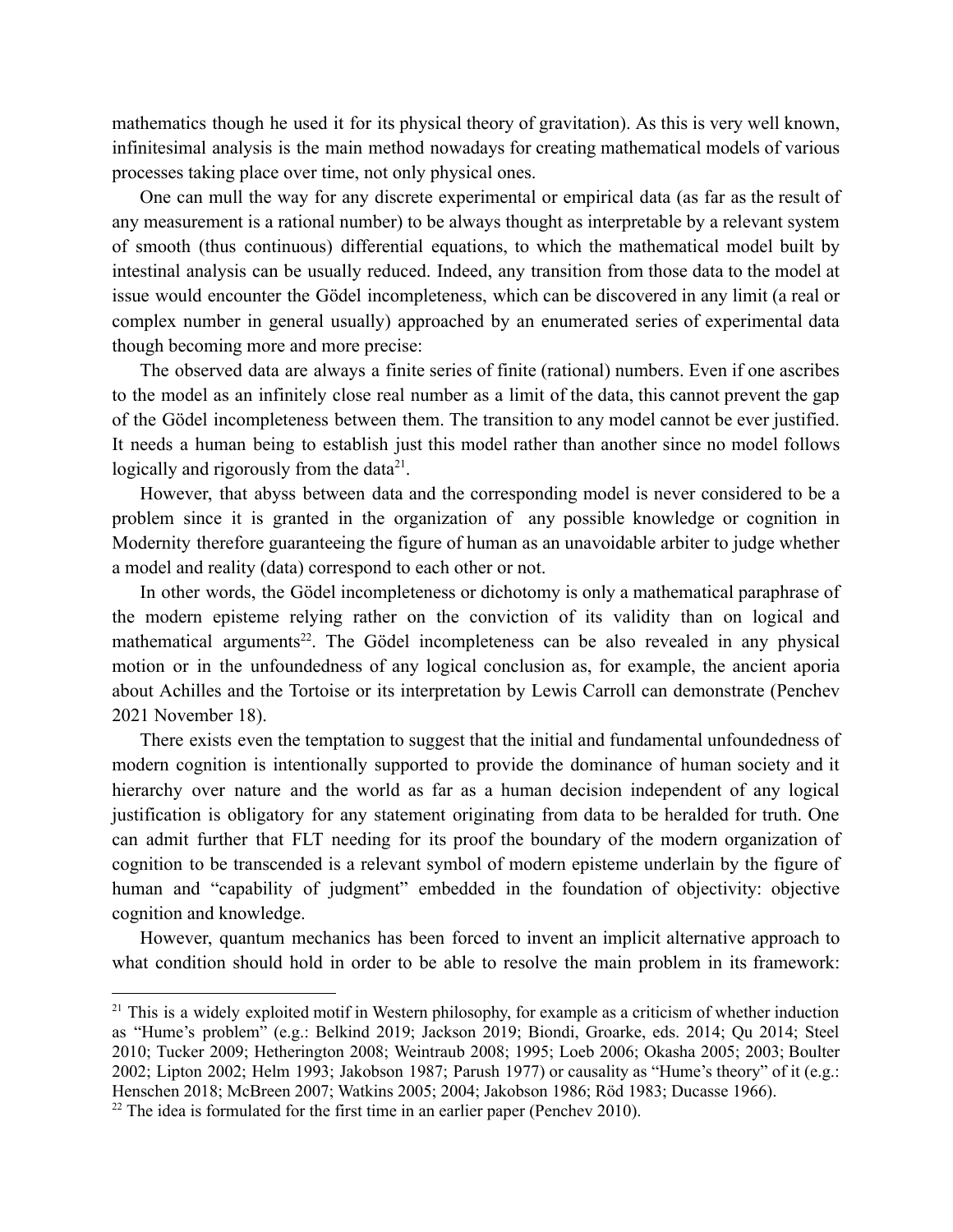how both discrete and continuous descriptions of quantum reality and its data can be unified. The "capability of judgment" cannot be more a privilege only of human beings. It has be shared even with any electron, a corollary from quantum mechanics generated the famous words of Einstein (1926) in a letter to Born that "God does not play dice", and why the thought about an electron deciding its behavior is so unbearable for him so better to be a "croupier in a gambling house or a shoemaker rather than a physicist" if that is the case.

Alas, the "free will theorems" (Conway, Kochen 2006; 2009) deduce rigorously logically and mathematically from a few standard statements of quantum mechanics and special relativity that if the experimenter, a human being, is gifted by free will, he or she has to share that "valuable commodity" with the observed quantum entity, for example an electron as meant by Einstein.

The revolution of quantum mechanics in relation to what cognition is to be consists just in the deprivation of the privilege of all human beings to be the only judges able to decide which is true and which is not. The capability of judgment should be "democratized" and extended to cover even "electrons". Einstein is absolutely correct that the formalism of quantum mechanics (granting his own theory of special relativity) implies the "free will of electron" in fine and just that is precisely inferred by Conway and Kochen.

Also one can stare at the separable complex Hilbert space to reveal where exactly is embedded "the electron's free will" to show that FLT has not been proved for a few centuries just because the "gifting of all electrons with free will" has been so "unbearable" for all scientists as for Einstein, indeed contradicting fundamentally the modern organization of cognition. On the contrary, if one dare gift the "electrons" with free will, the proof of FLT turns out to be sooner elementary and therefore needing rather philosophical efforts for changing the Gestalt than mathematical skills for a long enough syllogism however within common sense's Gestalt.

A drama of ideas can be embodied in a plot involving Descartes and Fermat (being ten years younger) as personages. For example, Descartes created Cartesianism establishing the gap between "body" and "mind" able to be overcome only by God, and practically, by God's vicegerent on earth, i.e. any human being. Once that had been done, Fermat's proof of his last theorem should be lost for its sense contradicted the modern episteme as it had been founded by Descartes before that. That is the present paper tends to clarify why the thought "unbearable" to Einstein for the electron's free will along with that of any human being contributes the proof of FLT; as well as it even conjectures a hypothetical proof of FLT, accessible to Fermat (in *Part I*).

The ultimate human decision eventually changeable by some next human decision is replaced by an abstract choice (also mathematically guaranteed by the axiom of choice) as if by the universe itself as a whole and thus by any electron not less than by any human being. The dominance of humankind is dethroned. Human chauvinism is not more than another illusion rejected by science as ridiculous nonsense due to ignorance. So, if one abandons the myth of human uniqueness in comparison with e.g. an electron (i.e. according to the thought so unbearable to Einstein) FLT is easily provable, extending and generalizing that conclusion of quantum mechanics.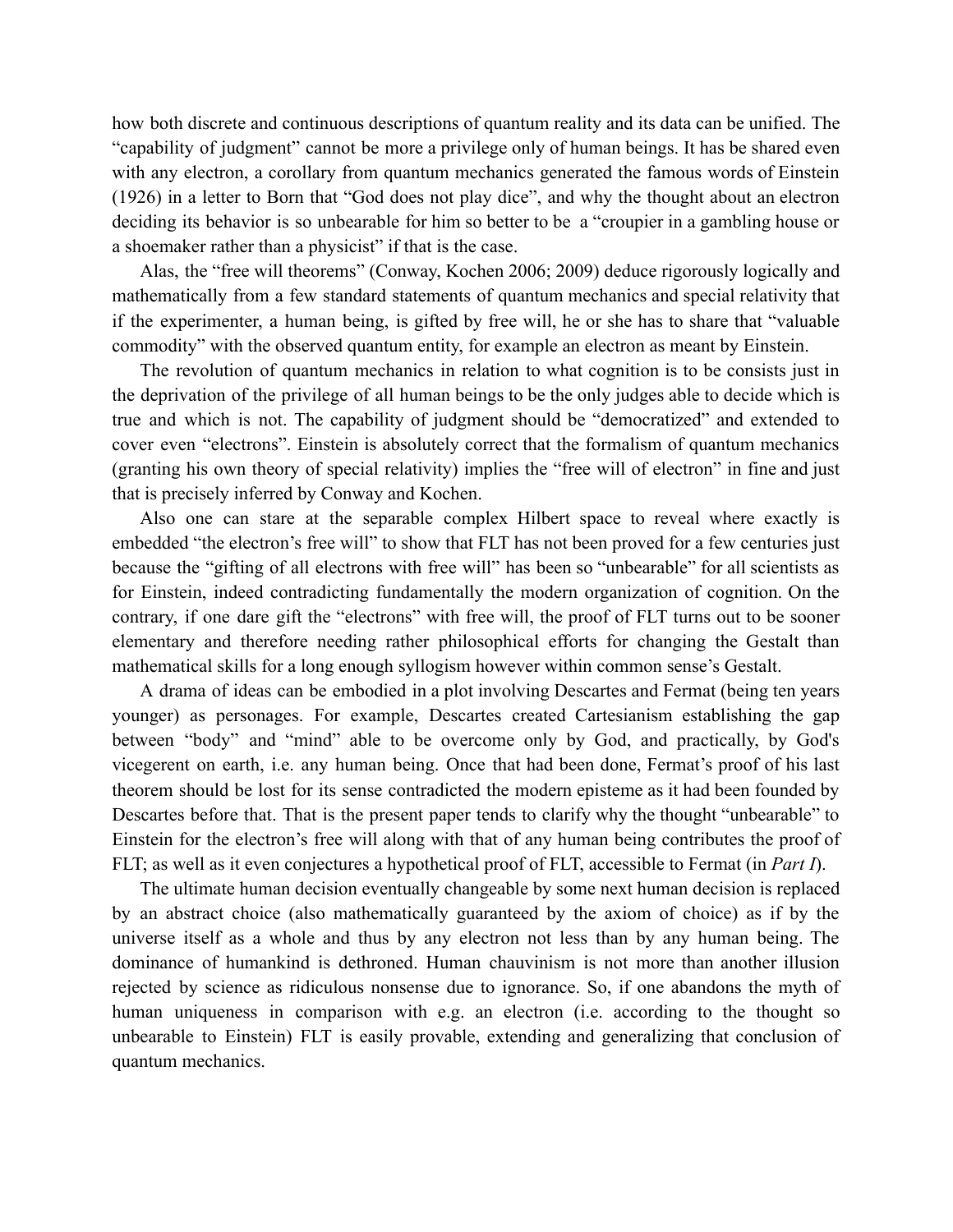In other words, the alleged difficulty for proving FLT is rather ostensible or "ideological" since the only obstacle is the "ideology of human uniqueness" underlying and supporting furthermore all the building of modern cognition and the refusal of which is "unbearable" even for one of the greatest minds as Einstein. On the other hand, that circumstance can explain rather the philosophical (ор "anti-ideological") style of the present paper since a relatively simple proof of FLT also accessible even to Fermat needs the philosophical reflection of common sense's prejudice and human self-admiration.

The "atom" of that abstract choice originating from all entities in the universe, and also from humankind only within that framework, is any qubit, the unit of the generalized, quantum information linking unambiguously two probabilities and interpretable e.g. as the relation of a probability originating from any entity in the universe to the same probability where all entities or the universe as a whole contribute to it.

That realization of a qubit can elucidate why its idea is inconsistent with the "ideology of human chauvinism" privileging all human decisions at the expense of the (only fictional) deprivation of any entity's irrevocable participation in the right to choose the "Tao of the universe". The universe is democratic and humankind is only a "crazy" entity among all, madly imagining to be unique by the domination over others. In fine, humankind is the "Nude King" dressed in the missing clothes of his majesty.

Once, the conception of qubit has been postulated in the foundations of the universe, furthermore coinciding with those of both mathematics and physics in quantum neo-Pythagoreanism, that of an arithmetic unit can be naturally understood as originating from that of qubit, e.g as an "empty" qubit and the pathway to Fermat's "lost proof" can be already pioneered, however necessarily "sacrificing" humankind's "insanity" described above, or really rather, "recovering" from it.

Accordingly, quantum number theory utilizing the qubit Hilbert space (or respectively, the separable complex Hilbert space of quantum mechanics) investigates rigorously logically and mathematically what has been mythologized and tabooed by the ideology of human chauvinism as the ostensibly unrepealed "prerogative of human decision" and representable, for example and in particular, as the Gödel incompleteness of arithmetic to set theory. The elementary proof of FLT needs that area (then defined as non-arithmetic, but set-theoretical) to be involved at least heuristically since it can be abandoned finally in the ultimate result as a "Wittgenstein ladder".

If one compare the tool of Hilbert arithmetic with that of infinitesimal analysis invented by Leibniz and Newton, and as to the latter, in order to be applied to his physical theory published as "Philosophiæ Naturalis Principia Mathematica", the corresponding generalization can be realized as follows, consisting in the substitution of the transition to the infinitesimal limit (model) of observable data by the quantum complementarity or mathematical duality of the model and data:

The transition from the discrete data to the classical smooth model being, logically and consistently impossible for the Gödel incompleteness and needing always a human arbiter, is replaced by their complementarity and duality, both being complete and involving a universal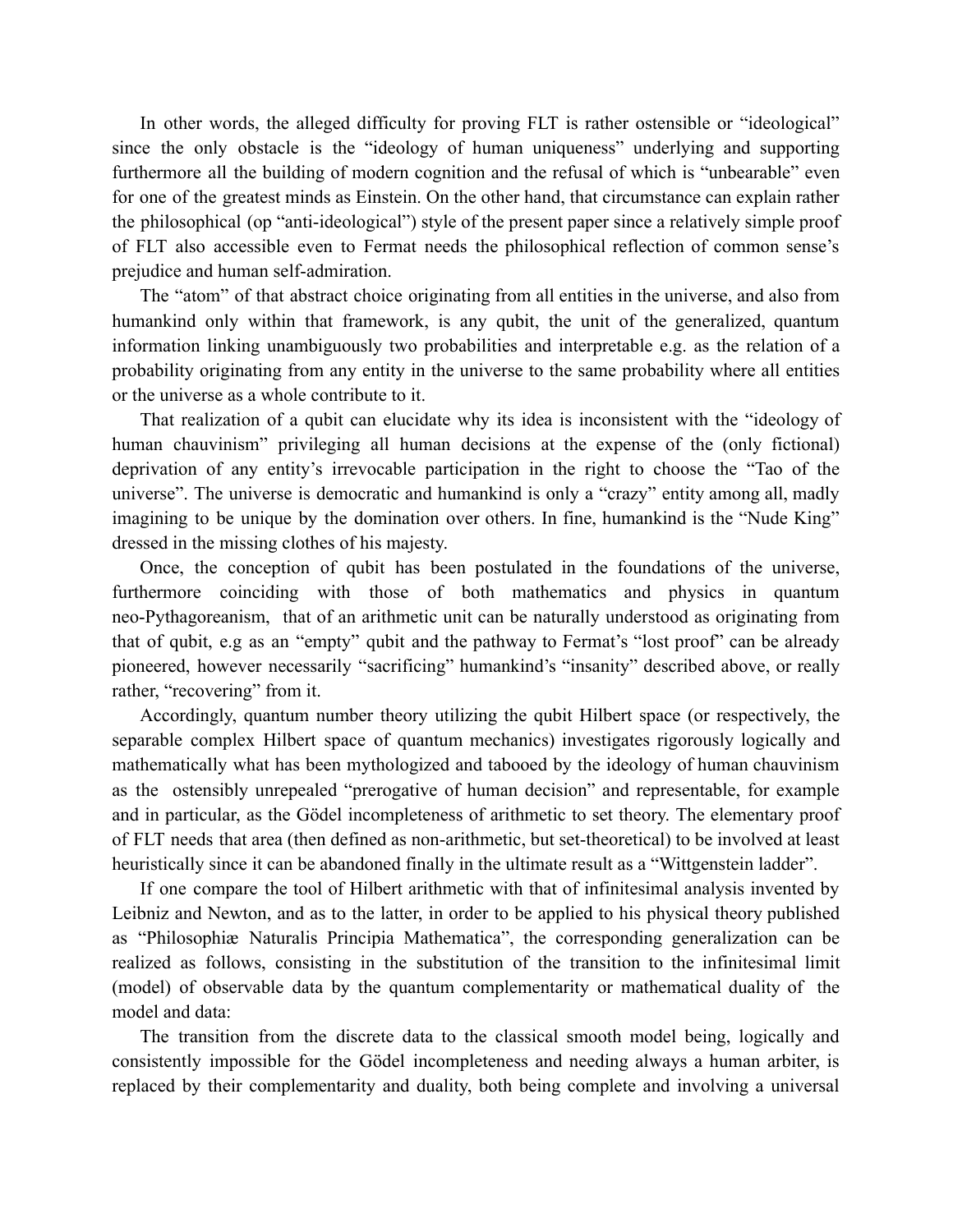and omnipresent concept of "choice" and "decision" not originating from human beings. Properly and mathematically, the substitution consists in a probability (eventually, density) distribution mediating between the discrete data (such as data referring to quantum entities and studied by quantum mechanics) and representable by a wave function, which is the characteristic function of the corresponding probability distribution (known and studied for a long time in probability theory).

Speaking more or less figuratively, the Gödel incompleteness in the case (i.e. that situated between quantitative data and any mathematical model) is described quite rigorously, but probabilistically thus not needing any human "judge" to decide for the eventual conflict between them. This can be visualized rather instructively by the application of infinitesimal analysis to model any temporal process implying a certain function of time derivative and thus the quantity of "time", whether to the process at issue or universally, as a necessary condition for any time derivative.

On the contrary, quantum mechanics cannot consistently involve time as an operator in Hilbert space at least to the investigated quantum entity "by itself" and that fact is well known being expressly articulated yet e.g. by Pauli (1980: 63, footnote 2). The reason for that additional distinction from classical mechanics is fundamental. Quantum mechanics can be interpreted as that it investigates how time appears "ex nihilo" unlike classical mechanics, for which time "ready-for-use" is supposed to be available in advance.

Then, the mathematical formalism of the relevant Hilbert space, furthermore tested and corroborated in all experiments of quantum mechanics, can represent the way for time to come into being as to any process modeled to be temporal by classical physics or other exact sciences. For example, the "Big Bang", the temporal beginning of the universe, in fact as it suggested by classical physics, enumerating within which also general relativity, by means of that time "ready-for-use", being furthermore a necessary condition for all models offered by it, can be consistently realized only by quantum mechanics alone, by a probabilistic description in the mysterious and contradictory moment of the "zero time". That time necessary for any representation of classical physics can be relevant only "later", i.e. after a *finite* interval of time after the "zero time" of the Big Bang<sup>23</sup>.

However, the present paper demonstrates furthermore, that the same mechanism (though slightly modified as the qubit Hilbert space after quantum information) able to make clear the genesis of time itself, can be applied (and this is maybe the main idea of quantum number theory sketched now) to the genesis of (Peano) arithmetic itself (a problem relevant to Husserl's intellectual background and especially, to his quite newly approach shown in "Logical investigations": *Penchev 2021 July 26; Penchev 2020 June 29*).

<sup>&</sup>lt;sup>23</sup> In fact, if one wishes to investigate the "zero time" of the universe by classical infinitesimal methods (for example, the "right" time derivative unlike the "left" one exists anyway), the Big Bang would rather represent an integral of all decoherence in the universe, a viewpoint discussed in more detail in another paper (Penchev 2020 August 31).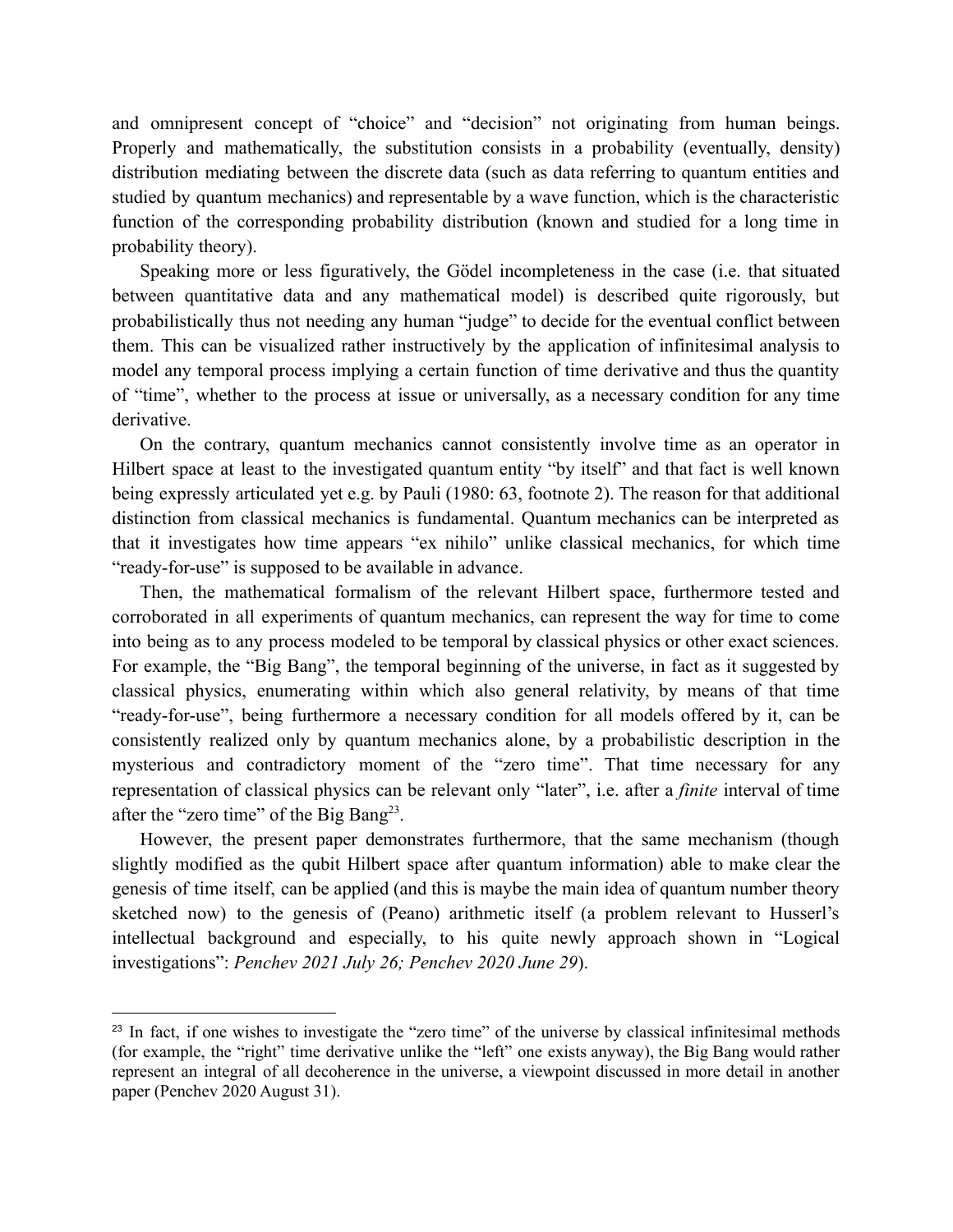Though FLT is thoroughly formulated in a kind of arithmetic "ready-for-use" (for example, as it is axiomatized by Peano), its proof (at least heuristically) needs a penetration into how arithmetic can appear "ex nihilo" (though that understanding can be abandoned in the ultimate proof as long as one comes to terms with the artificiality of the latter), but by means of Hilbert arithmetic in a wide sense and following the methods and thesaurus elaborated by quantum mechanics for quite different objectives, but only at first glance.

This implies furthermore a reinterpretation and re-realization of quantum mechanics able to deliver a *general theory of genesis* even "before time", the concept of which suggests that the genesis at issue had been over "before" it appeared. Indeed, quantum mechanics has identified itself only with a particular application of that general theory of genesis and referring to the genesis of the readings of the macroscopic apparatus reflecting a microscopic quantum system by itself.

XXIV INSTEAD OF CONCLUSION: BOTH IDEMPOTENCY AND HIERARCHY AFTER *FLT* PROVED IN HILBERT ARITHMETIC

The introduction of the paper (in *Part I*) considers the fundamental relation of idempotency and hierarchy and interprets it philosophically, by means of scientific transcendentalism, as the most general and initial relation originating from the postulate of the totality. To the viewpoint sketched in the introduction, the entire text after it makes clear that the proof of FLT needs as a necessary condition, whether explicitly or implicitly, that relation of completeness; or vice versa: in Gödel mathematic being inherently incomplete and just as still one embodiment of Cartesian dualism, it is unprovable, as one can show by Yablo's paradox, and any real proof such as Wiles's transcends obligatorily though eventually secretly and shyly in order the "Boeotians" or common sense not to feel and notice that it is inconsistent with the general organization of cognition in Modernity therefore announcing in fact one of the most fundamental scientific revolutions of all times (though its beginning has been already heralded for about a century by quantum mechanics, but now extended to mathematics and philosophy).

The last *Section XXIII*, seen as the ultimate result of the same course of thought penetrating the entire text, discusses the generalization of Hilbert arithmetic as a research of how Peano arithmetic appears absolutely "ready-for-use", hiding its origin and the way to be elaborated. This section being "instead of a conclusion" intends to link the beginning of the paper with its last section as a circular structure claiming to be a "hermeneutic circle". In other words, the idea is the process in which arithmetic comes into view to be reflected and re-interpreted in terms of idempotency and hierarchy and its whole as completeness.

The creation of arithmetic can be simultaneously realized properly philosophically, as a general doctrine of how hierarchy arises in a way to hide its origin and elaboration, i.e. as if "ready-for-use" but only by the mediation of idempotency, and speaking metaphorically, by the "murder of its twin" been equally possible and idempotent to it. This can be expressed also otherwise, mathematically and by means of the nonstandard bijection though it has been formulated only in relation to arithmetic and its dual branches as above: " $P \to (P^0 \to P^- \otimes P^+)$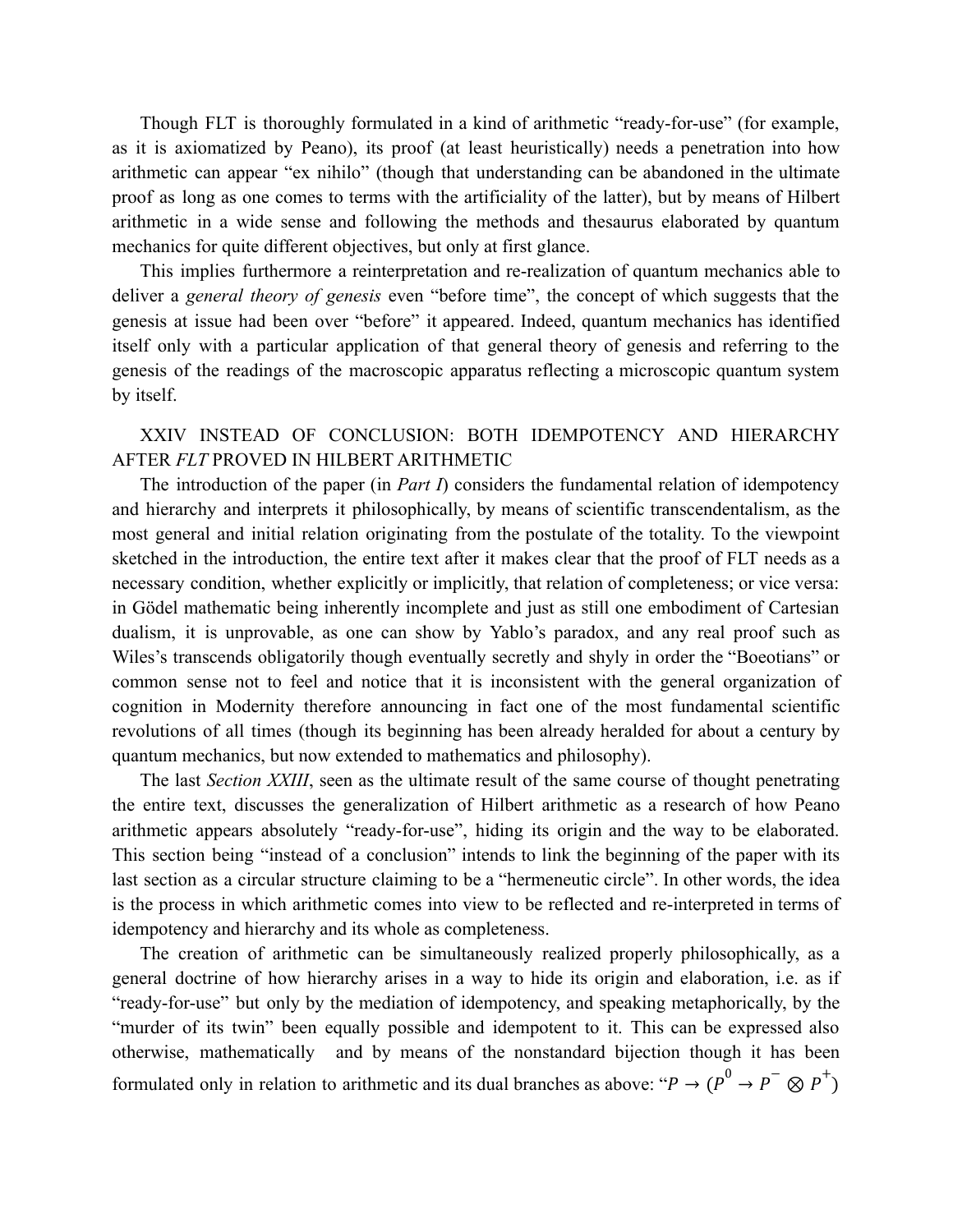$\& (P^+ \otimes P^- \rightarrow P^0) \rightarrow P$ " where P (also modified by the several indexes) means "Peano arithmetic", which now is to be generalized rather philosophically as the concept of hierarchy though remaining homomorphic to Peano arithmetic. This can be illustrated only by the replacement with a symbol called to mean "hierarchy", e.g. by "H": " $H \rightarrow (H^0 \rightarrow H^- \otimes H^+)$  &  $(H^+ \otimes H^- \to H^0) \to H^{\prime\prime}.$ 

Then one can notice that the homomorphism of hierarchy to Peano arithmetic is "rudimentary", accidental and redundant in that sense because the arithmetic operations of addition and multiplication though formally definable for a hierarchy are rather meaningless to its essence. This can be traced back to its origin in Dedekind's paper "Was sind und was sollen die Zahlen?" (1988), by the by, cited expressly by Peano (1989: 5) in his study about the axioms of arithmetics $24$ .

Then, all natural numbers can be understood to be an abstract well-ordering following from the axiom of choice in virtue of its equivalency to the well-ordering theorem. Indeed, that well-ordering in turn implies the usual arithmetic and just that fact had been inspired Peano for his famous concise list of axioms, which are to be rather related to that abstract well-ordering meant by Dedekind and from which arithmetic can be deduced as a "side effect" or an "artifact" once that abstract well-ordering has be introduced in advance.

So, the concept of hierarchy is to be related to Dedekind's abstract well-ordering though it is homeomorphic to Peano arithmetic, but the last circumstance is inessential to hierarchy though being formally relevant. Thus, the sense of how (Peano) arithmetic appears from Hilbert arithmetic is to be reduced to its philosophical core of the way of any hierarchy to come into being, relevant furthermore to its change, after which hierarchy doubles itself therefore vanishing and then "crystallizes" into a new one. Only those segments of hierarchy, which will be changed, need be doubled, passing into an intermediate amorphous state of "missing hierarchy" to the new one.

If one restricts the consideration only to Hilbert arithmetic in a narrow sense the counterpart of the hierarchy at issue is unambiguously determined to be the anti-isometric one, thus both being idempotent to each other. Any pair constituted in this way can be interpreted as a bit of information and the state of vanishing hierarchy to be substituted by another corresponds to erasing the value (e.g. either "0" or "1") in a binary cell in order to record a new one.

However, if one generalizes the discussion in the framework of Hilbert arithmetic in a wide sense, the counterpart of the hierarchy at issue cannot be more determined unambiguously therefore being able to be any different hierarchy under an additional condition to be different enough from the former one and needing moreover to be further formulated quantitatively and mathematically in a future work.

The latter case admits a very essential and important visualization by the way for arising a new biological entity after a sexual fusion of two different enough DNA (possibly RNA) originating from both female and male parents. Indeed, a male hierarchy and a female one

 $24$  Another paper (Penchev 2020 August 25) traces back that link in detail.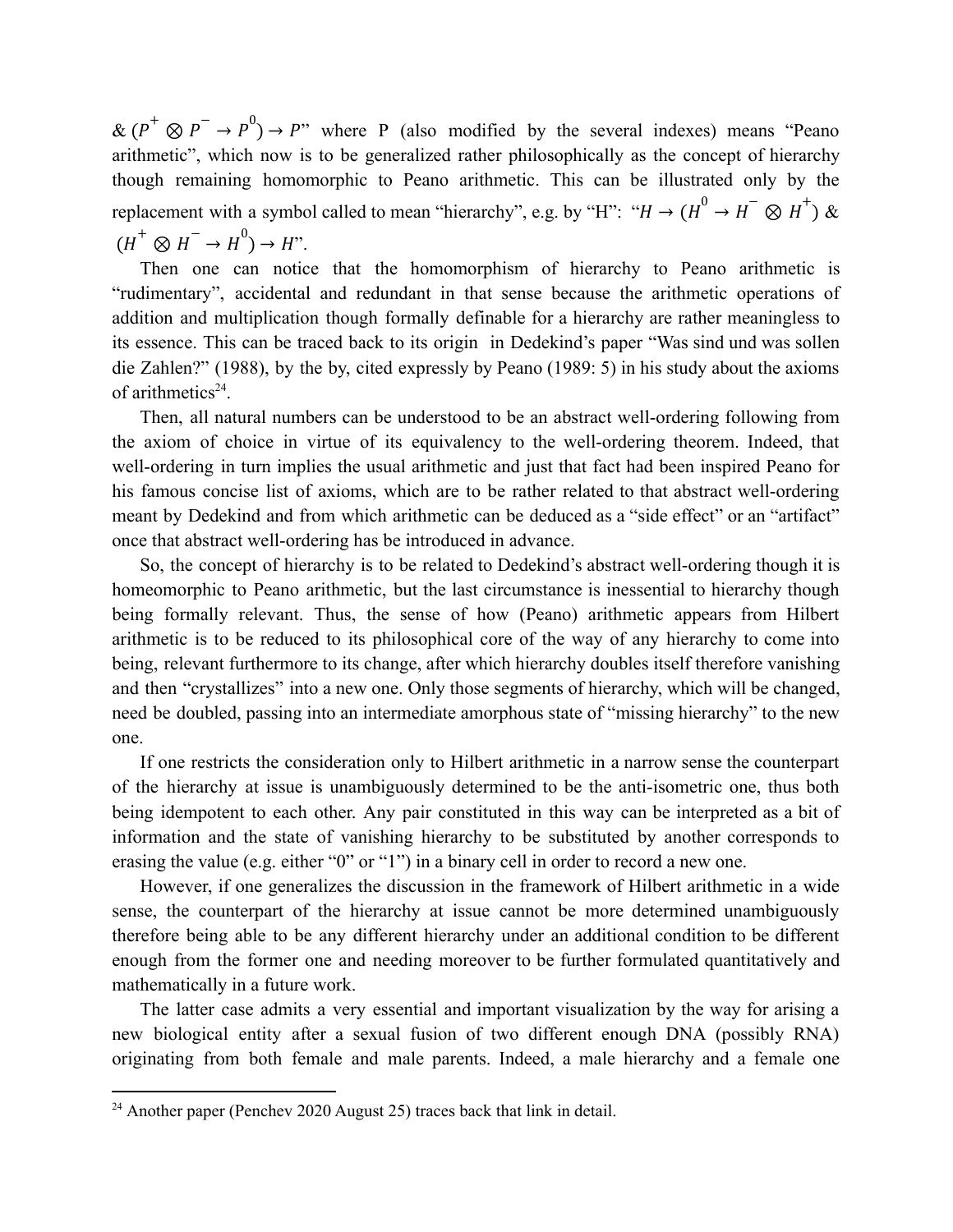constitute a child DNA (RNA) consisting of only four "letters" (adenine, cytosine, guanine, and thymine; or uracil, and for thymine in RNA) being supposedly the minimal sufficient number of letters for sexual reproduction. This can be even proved rigorously (Penchev 2020 July 17) and mathematically inherently linked to the famous mathematical problem about the four colors for any (geographical) map (respectively, "mapping" in the exact mathematical meaning).

The same example can make clear the meaning of "different enough" as to the two interacting hierarchy to create a new one: indeed, both parents should belong to the same biological species or eventually, to two different, but sufficiently close and able to create a viable generation. So the sense of "two different enough hierarchy" has to be understood as an admissible *interval* of difference therefore possessing both lower and upper limits rather than only a lower one.

Meaning the last observation heuristically and in relation to the corresponding operator in the qubit Hilbert space, able to transform the DNA of the female parent in that of any DNA belonging to an admissible male partner for a viable generation (not necessarily being a Hermitian one), one can define "continuity" even to discrete transformations in a generalized (again probabilistic) mathematical meaning furthermore reducible to the standard definition of mathematical continuity, e.g. by the limit of an enumerable sequence of members.

The suggested example by the sexual fusion of two different, male and female DNA (RNA) illustrates how wide the horizon suggested by the context of the proof of FLT in Hilbert arithmetic can be. Indeed, its framework is able to include even areas seeming to be rather remote from scientific transcendentalism immediately applicable to physics: namely that of sexual reproduction (or even: mutations due to reproduction) belonging to genetics and more loosely, to biology.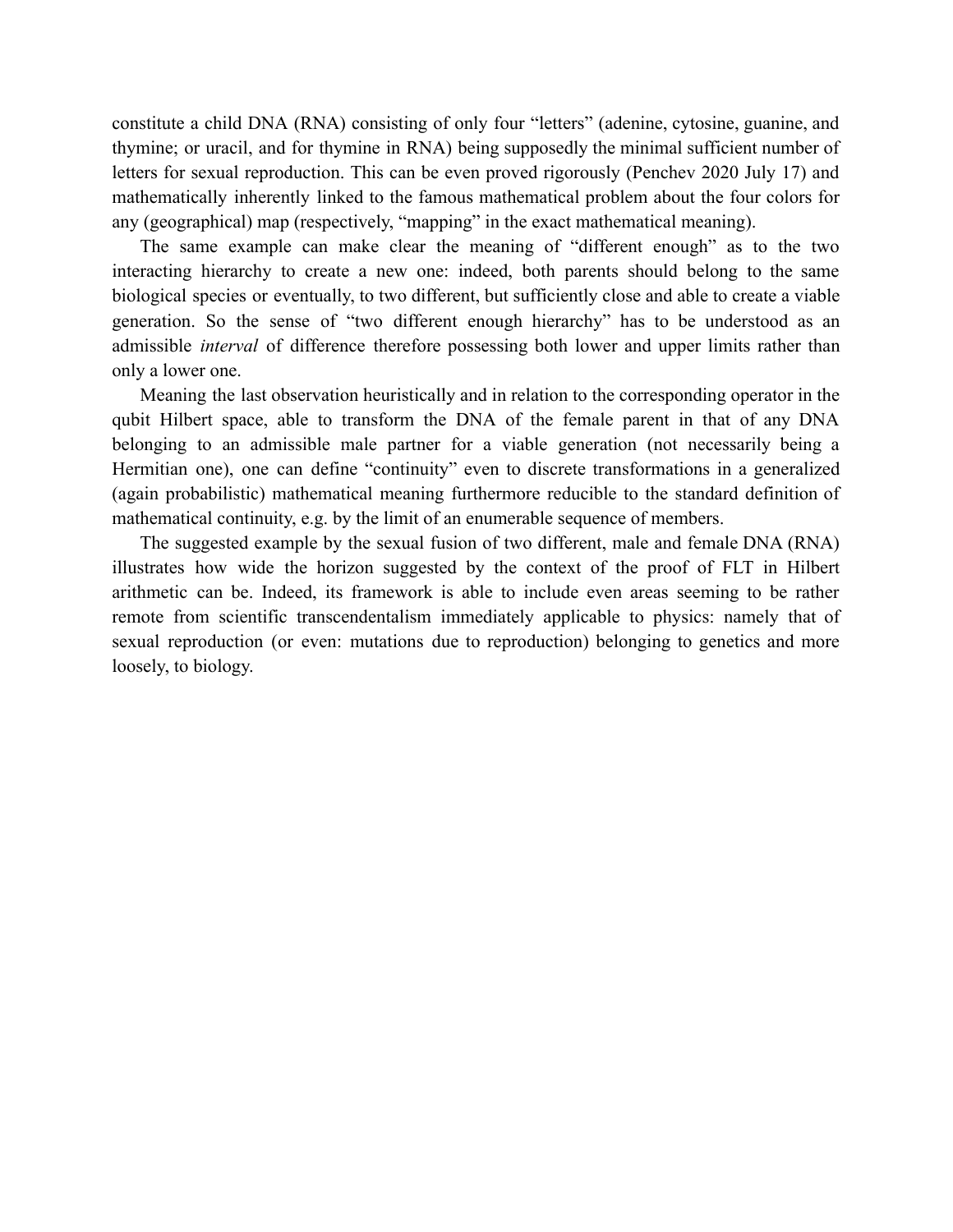REFERENCES:

**Belkind**, O. (2019) "In defense of Newtonian induction: Hume's problem of induction and the universalization of primary qualities," *European Journal for Philosophy of Science* **9** (1): 1-26.

**Benavoli**, A., A. **Facchini**, M. **Zaffalon** (2017) "A Gleason-Type Theorem for Any Dimension Based on a Gambling Formulation of Quantum Mechanics," *Foundations of Physics* **47** (7): 991-1002.

**Billinge**, H. (1997) "A Constructive Formulation of Gleason's Theorem," *Journal of Philosophical Logic* **26** (6): 661-670.

Biondi, P.C., L.F. Groarke, eds. (2014) *Shifting the Paradigm Alternative Perspectives on Induction* (Philosophical Analysis **55**) Berlin -Boston: De Gruyter.

**Boulter**, S. J. (2002) "Hume on Induction: A Genuine Problem or Theology's Trojan Horse?" *Philosophy* (Cambridge University Press) **77** (299): 67—86

**Buhagiar**, D., E. **Chetcuti**, A. **Dvurečenskij** (2009) "On Gleason's Theorem without Gleason," *Foundations of Physics* **39** (6): 550-558.

**Busch**, P. (2003) "Quantum States and Generalized Observables: A Simple Proof of Gleason's Theorem," *Physical Review Letters* **91** (12): 120403(4).

**Bussotti**, P., C. **Tapp** (2009) "The influence of Spinoza's concept of infinity on Cantor's set theory," *Studies in History and Philosophy of Science Part A* **40** (1): 25-35.

**Campos**, R.A., C.C. **Gerry** (2002) "A single-photon test of Gleason's theorem," *Physics Letters A* **299** (1): 15-18.

**Carruthers**, P. A. (1984) ""Hidden-Variable Theories and Gleason's Theorem," in (E.G. Beltrametti, G. Cassinelli, eds.) *The Logic of Quantum Mechanics* (Chapter 25). Cambridge: University Press, pp. 265-276: in (Rota G.-C.) *Encyclopedia of mathematics and its applications* (Volume 15).

**Chevalier**, G., A. **Dvurečenskij**, K. **Svozil** (2000) "Piron's and Bell's Geometric Lemmas and Gleason's Theorem," *Foundations of Physics* **30** (10): 1737-1755.

**Conway**, J., S. **Kochen** (2006) "The Free Will Theorem," *Foundations of Physics* **36** (10): 1441–1473.

**Conway**, J., S. **Kochen** (2009) "The Strong Free Will Theorem," *Notices of the AMS* **56** (2): 226-232.

**Cooke**, R., M. **Keane**, W. **Moran** (1985) "An elementary proof of Gleason's theorem," *Mathematical Proceedings of the Cambridge Philosophical Society* **98** (1): 117-128.

**Dauben**, J.W. (1979) **"**Georg Cantor's Creation of Transfinite Set Theory: Personality and Psychology in The History of Mathematics," *Annals of The Lyceum of Natural History of New York* **321**: 27-44.

**Dauben**, J.W. (1983) "Georg Cantor and the Origins of Transfinite Set Theory," *Scientific American* **248** (6): 122-131.

**Dauben**, J.W. (2005) "Georg Cantor, paper on the 'Foundations of A General Set Theory' (1883)," in: (I. Grattan-Guinness, ed.) *Landmark Writings in Western Mathematics 1640-1940.* Amsterdam: Elsevier, pp. 600-612.

**Dedekind**, R (1888) *Was sind und was sollen die Zahlen? Stetigkeit und Irrationale Zahlen* (Herausgeber: Stefan Müller-Stach). Berlin, Springer Spektrum, 2017.

**De Zela**, F. (2016) "Gleason-Type Theorem for Projective Measurements, Including Qubits: The Born Rule Beyond Quantum Physics," *Foundations of Physics* **46** (10): 1293-1306.

**Drisch**, T. (1979) "Generalization of Gleason's theorem," *International Journal of Theoretical Physics* **18** (4): 239-243.

**Ducasse**, J.S. (1966) "Critique of Hume's Conception of Causality," *The Journal of Philosoph*y **63** (6): 141-148.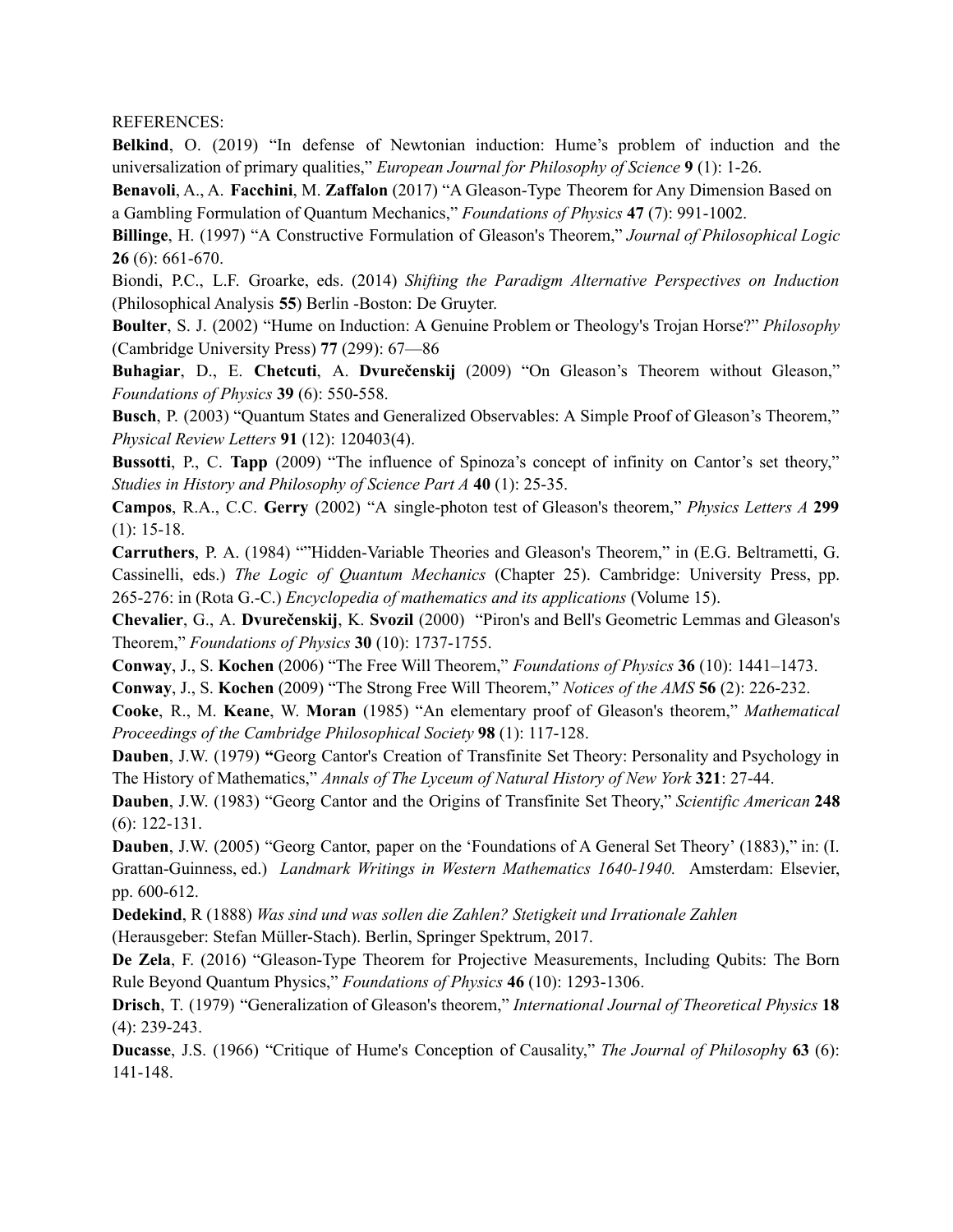**Dvurečenskij**, A., L. **Mišík** (1988) "Gleason's theorem and completeness of inner product spaces," *International Journal of Theoretical Physics* **27** (4): 417-426.

**Dvurečenskij**, A. (1987) "New look at Gleason's theorem for signed measures," *International Journal of Theoretical Physics* **26** (3): 295-305.

**Dvurečenskij**, A. (1993) *Gleason's Theorem and Its Applications* (Series: Mathematics and Its Applications 60). Dordrecht: Springer Netherlands (Kluwer).

**Dvurečenskij**, A. (1993) "Gleason's theorem and completeness criteria," *International Journal of Theoretical Physic*s **32** (120): 2377-2388.

**Dvurečenskij**, A. (1996) "Gleason's theorem and Cauchy's functional equation," *International Journal of Theoretical Physics* **35** (12): 2687-2695.

**Edalat**, A. (2004) "An Extension of Gleason's Theorem for Quantum Computation," *International Journal of Theoretical Physics* **43** (7-8): 1827-1840.

**Eilers**, M., E. **Horst** (1975) "The theorem of Gleason for nonseparable Hilbert spaces," International *Journal of Theoretical Physics* **13** (6): 419-424.

**Einstein**, A. (1926) "Letter to Max Born, 16 December 1926," in: *Albert Einstein Max Born Briefwechsel 1916 – 1955* (kommentiert von Max Born). München: Nymphenburger Verlagshandlung, 1969, pp. 129-130.

**Flatt**, K.; S. M. **Barnett**, S. **Croke** (2017) "Gleason-Busch theorem for sequential measurements," *Physical Review A* **96** (6): 062125(7).

**Gleason**, A. M. (1957) "Measures on the closed subspaces of a Hilbert space," *Indiana University Mathematics Journal* **6** (4): 885–893.

**Gödel**, K. (1930) "Die Vollständigkeit der Axiome des logischen Funktionen.kalldils." *Monatshefte der Mathematik und Physik* **37** (1): 349-360.

**Held**, C. (2009) "Gleason's Theorem," in: (D. Greenberger, K. Hentschel, F. Weinert, eds.) *Compendium of Quantum Physics* (Chapter 79) pp. 263-266.

**Hellman**, G. (1993) "Gleason's Theorem is not Constructively Provable," *Journal of Philosophical Logic* **22** (2): 193-203.

**Helm**, B. W. (1993) "Why We Believe in Induction: Standards of Taste and Hume's Two Definitions of Causation," *Hume Studies* **19** (1): 117-140.

**Henschen**, T. (2018) "Kant's Refutation of Hume's Position on Causality," in: (V. L. Waibel, M. Ruffing, D. Wagner, S. Gerber, eds.) *Kant Gesellschaft Natur und Freiheit Akten des XII. Internationalen Kant-Kongresses* (Band 4) Berlin: De Gruyter, pp. 1485-1493.

**Hetherington**, S. (2008) "Not Actually Hume's Problem: On Induction and Knowing-How," *Philosophy* (Cambridge University Press) **83** (4): 459-481.

**Hrushovski**, E. I. **Pitowsky** (2004) "Generalizations of Kochen and Specker's theorem and the effectiveness of Gleason's theorem," *Studies in History and Philosophy of Science Part B: Studies in History and Philosophy of Modern Physics* **35** (2): 177-194.

**Isham**, C. J., N. **Linden**, S. **Schreckenberg** (1994) "The classification of decoherence functionals: An analog of Gleason's theorem," *Journal of Mathematical Physics* **35** (12): 6360-6370.

**Jackson**, A. (2019) "How to Solve Hume's Problem of Induction," *Episteme* **16** (2): 157-174.

**Jakobson**, A.L. (1987) "The Problem of Induction: What is Hume's Argument?" *Philosophical Quarterly* (Blackwell Publishing) **68** (3-4): 265-284.

**Jakobson**, A.L. (1986) "Causality and the Supposed Counterfactual Conditional in Hume's Enquiry," *Analysis* (John Wiley and Sons) **46** (3): 131-133.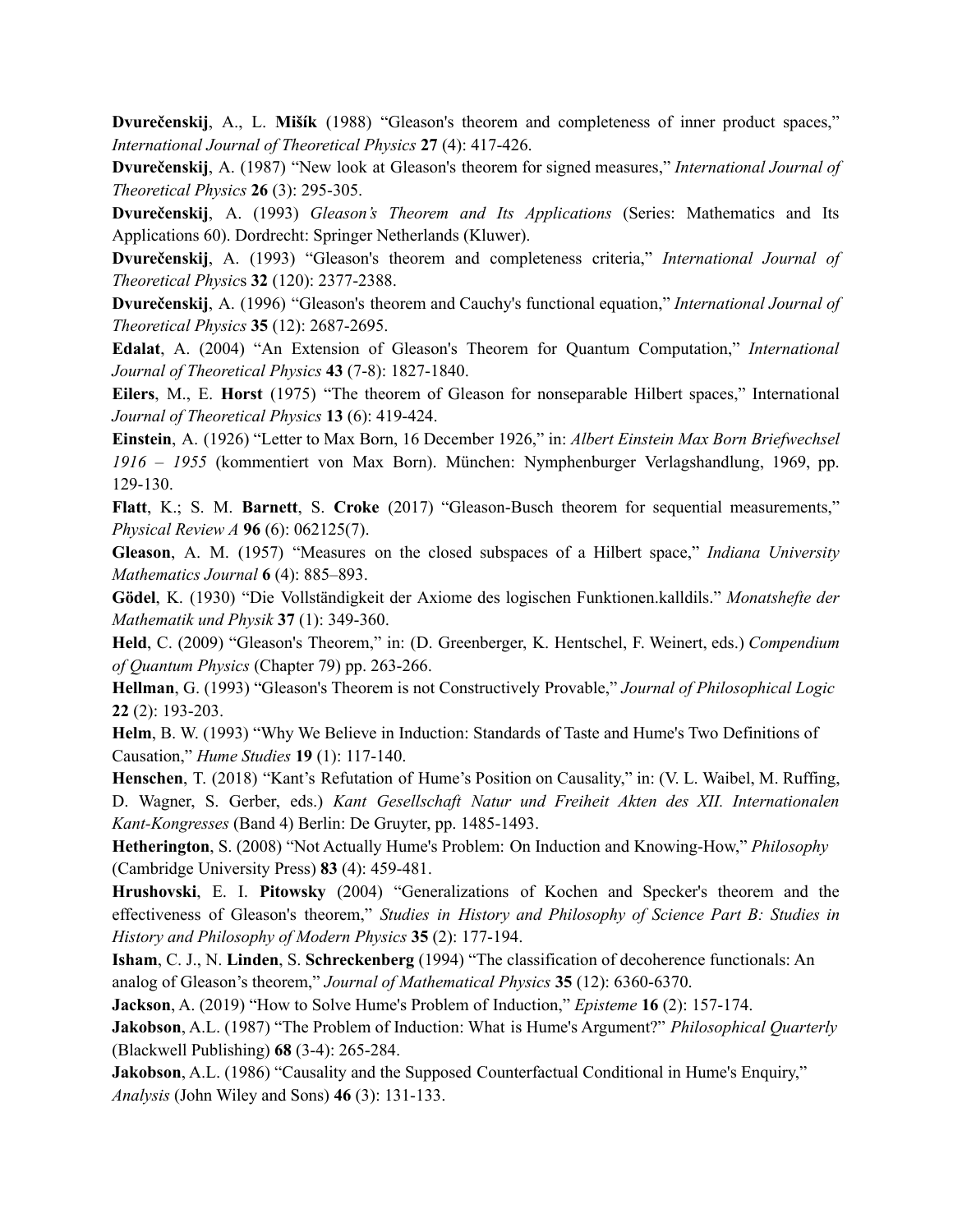**Jane**, I. (2010) "Idealist and Realist Elements in Cantor's Approach to Set Theory," *Philosophia Mathematica* **18** (2): 193-226.

**Kanamori**, A. (1996) "The Mathematical Development of Set Theory from Cantor to Cohen," *Bulletin of Symbolic Logic* **2** (1): 1-71.

**Kneser**, A. (1925) "Breslau, Leopold Kronecker. Rede, gehalten bei der Hundertjahrfeier seines Geburtstages in der Berliner Mathematischen Gesellschaft am 19. Dezember 1923," *Jahresbericht der Deutschen Mathematiker - Vereinigung* **33**: 210-228.

**Косhеn**, S., Е. **Sресkеr** (1967) "The proЬlem of hidden variables in quantum mechanics," *Physical Review А* **17** (2): 59- 87.

Kolmogorov, A. (1933) *Grundbegriffe der Wahrscheinlichkeitsrechnung*. Berlin: Julius Springer.

**Loeb**, L.E. (2006) "Psychology, Epistemology, and Skepticism in Hume's Argument about Induction," *Synthese* **152** (3): 321-338.

**Lipton**, P. (2002) Hume's Problem: Induction and the Justification of Belief," *The British Journal for the Philosophy of Science* **53** (4): 579-583.

**Marlow**, T. (2006) "Bayesian analog of Gleason's theorem," *Journal of Mathematical Physics* **47** (12): 122101(12).

**Marques**, J. O. A. (2012) "The relation between the general maxim of causality and the principle of uniformity in Hume's theory of knowledge," *Manuscrito* **35** (1): 85-98.

**Matvejchuk**, M. (1997) "Gleason's Theorem in a Space with Indefinite Metric," *Mathematische Nachrichten* **184** (1): 229-243.

**Mayberry**, J. (1977) "The Consistency Problem for Set Theory: An Essay on the Cantorian Foundations of Mathematics" (I & II) *The British Journal for the Philosophy of Science* **28** (1) & (2): 1-34 & 137-170.

**McBreen**, B. (2007) "Realism and Empiricism in Hume's Account of Causality*," Philosophy* (Cambridge University Press) **82** (321): 421-436.

**Moretti**, V., M. **Oppio** (2018) "The Correct Formulation of Gleason's Theorem in Quaternionic Hilbert Spaces," *Annales Henri Poincaré* **19** (11): 3321-3355.

**Mushtari**, D. (1998) "Gleason-Type Theorem for Linear Spaces over the Field of Four Elements," *International Journal of Theoretical Physics* **37** (1): 127-130.

**Mushtari**, D. Kh. (1998a) "The Gleason theorem for the field of rational numbers and residue fields." *Mathematical Notes* **64** (4): 506-512.

von **Neumann**, J. (1932) *Mathematische Grundlagen der Quantenmechanik*. Berlin: Springer, pp. 167-173.

**Nishimura**, H. (1994) "A boolean-valued approach to Gleason's theorem," *Reports on Mathematical Physics* **34** (2): 125-132.

**Okasha**, S. (2005) "Does Hume's Argument against Induction Rest on a Quantifier-Shift Fallacy?" *Proceedings of the Aristotelian Society* **105** (1): 237-255.

**Okasha**, S. (2003) "Probabilistic Induction and Hume's Problem: Reply to Lange," *The Philosophical Quarterly* **53** (212): 419-424.

**Orey**, S. (1956) "On the Relative Consistency of Set Theory," *Journal of Symbolic Logic* **21** (3): 280-290.

**Parush**, A. (1977) "Is Hume a Sceptic About Induction?: On a Would-be Revolution in the Interpretation of Hume's Philosophy" *Hume Studies* **3** (1): 1-16.

**Pauli**, W. (1980) *General Principles of Quantum Mechanics*. Berlin - Heidelberg - New York: Springer.

**Peano**, G. (1889) *Arithmetices principia: nova methodo exposita*. Romae, Florentiae: Fratres Bocca.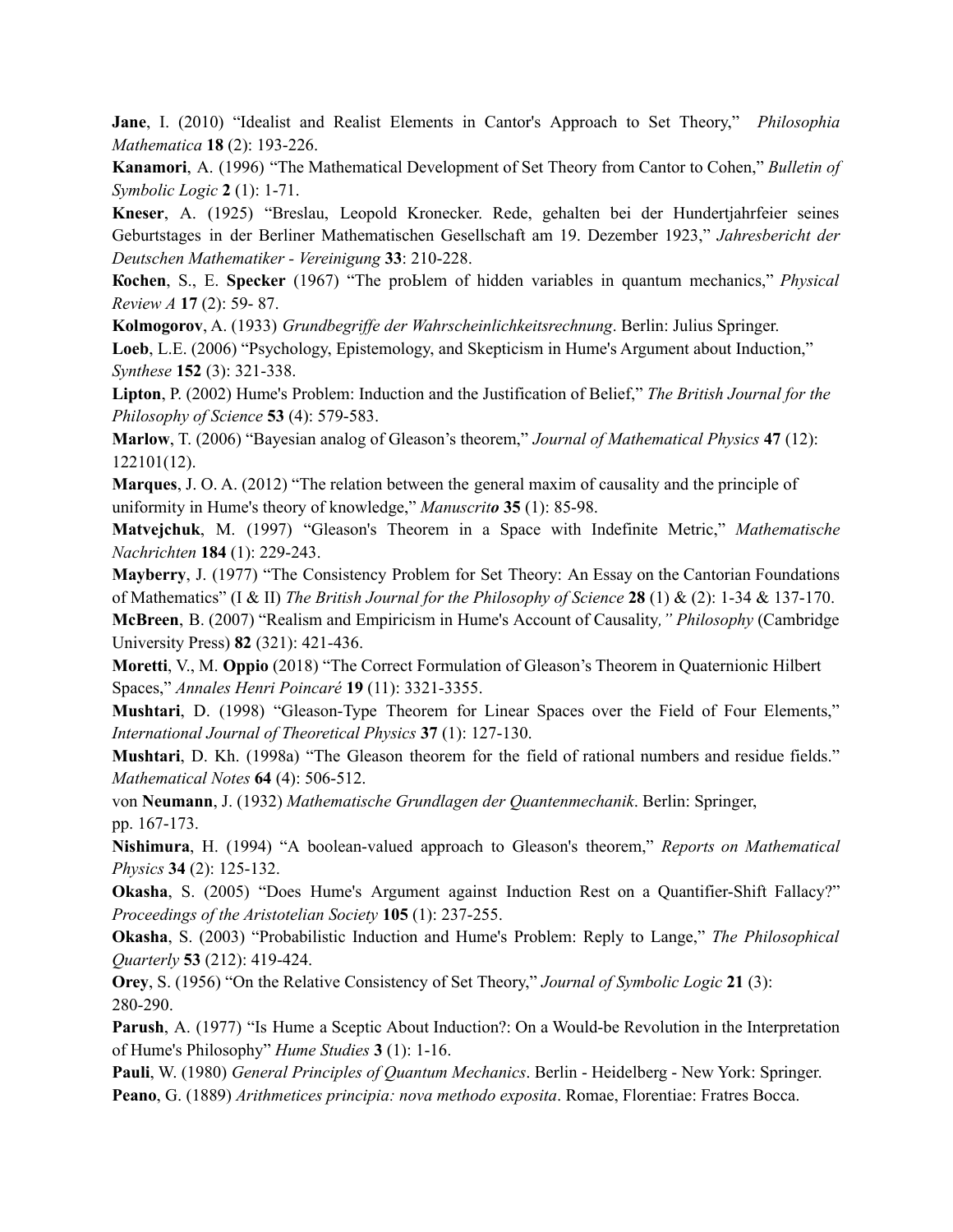**Penchev**, V. (2021 November 18) "What the Tortoise Said to Achilles: Lewis Carroll's paradox in terms of Hilbert arithmetic," *SSRN*, [https://papers.ssrn.com/sol3/papers.cfm?abstract\\_id=3944692](https://papers.ssrn.com/sol3/papers.cfm?abstract_id=3944692) or <https://dx.doi.org/10.2139/ssrn.3944692> .

**Penchev**, V. (2021 August 24) "Hilbert arithmetic as a Pythagorean arithmetic: arithmetic as transcendental," *SSRN*, [https://papers.ssrn.com/sol3/papers.cfm?abstract\\_id=3909610](https://papers.ssrn.com/sol3/papers.cfm?abstract_id=3909610) or <https://dx.doi.org/10.2139/ssrn.3909610> .

**Penchev**, V. (2021 July 26) "Quantum phenomenology as a "rigorous science": the triad of epoché and the symmetries of information," *SSRN*, [https://papers.ssrn.com/sol3/papers.cfm?abstract\\_id=3892039](https://papers.ssrn.com/sol3/papers.cfm?abstract_id=3892039) or <https://dx.doi.org/10.2139/ssrn.3892039> .

**Penchev**, V. (2021 July 8) "Two bits less' after quantum-information conservation and their interpretation as 'distinguishability / indistinguishability' and 'classical / quantum'," *SSRN*,

[https://papers.ssrn.com/sol3/papers.cfm?abstract\\_id=3873123](https://papers.ssrn.com/sol3/papers.cfm?abstract_id=3873123), <https://dx.doi.org/10.2139/ssrn.3873123>

**Penchev**, V. (2021 February 25) "Natural Cybernetics of Time, or about the Half of any Whole," *SSRN*, [https://papers.ssrn.com/sol3/papers.cfm?abstract\\_id=3750608](https://papers.ssrn.com/sol3/papers.cfm?abstract_id=3750608), [https://dx.doi.org/10.2139/ssrn.3750608.](https://dx.doi.org/10.2139/ssrn.3750608)

**Penchev**, V. (2020 December 14) "Natural Cybernetics and Mathematical History: The Principle of Least Choice in History," *SSRN*, [https://papers.ssrn.com/sol3/papers.cfm?abstract\\_id=3714119](https://papers.ssrn.com/sol3/papers.cfm?abstract_id=3714119) or <https://dx.doi.org/10.2139/ssrn.3714119> .

**Penchev**, V. (2020 August 31) "Two deductions: (1) from the totality to quantum information conservation; (2) from the latter to dark matter and dark energy," *SSRN*,

[https://papers.ssrn.com/sol3/papers.cfm?abstract\\_id=3683658](https://papers.ssrn.com/sol3/papers.cfm?abstract_id=3683658), <https://dx.doi.org/10.2139/ssrn.3683658> .

**Penchev**, V. (2020 August 25) "The Relationship of Arithmetic As Two Twin Peano Arithmetic(s) and Set Theory: A New Glance From the Theory of Information," SSRN,

[https://papers.ssrn.com/sol3/papers.cfm?abstract\\_id=3656179](https://papers.ssrn.com/sol3/papers.cfm?abstract_id=3656179), <https://dx.doi.org/10.2139/ssrn.3656179> .

**Penchev**, V. (2020 July 17) "From the Four-Color Theorem to a Generalizing 'Four-Letter Theorem': A Sketch for 'Human Proof' and the Philosophical Interpretation," *SSRN*,

<https://dx.doi.org/10.2139/ssrn.3635195>, [https://papers.ssrn.com/sol3/papers.cfm?abstract\\_id=3635195](https://papers.ssrn.com/sol3/papers.cfm?abstract_id=3635195) .

**Penchev**, V. (2020 June 29) "All Science As Rigorous Science: The Principle of Constructive Mathematizability of Any Theory," *SSRN*, [https://papers.ssrn.com/sol3/papers.cfm?abstract\\_id=3618926](https://papers.ssrn.com/sol3/papers.cfm?abstract_id=3618926) or <https://dx.doi.org/10.2139/ssrn.3618926> .

**Penchev**, V. (2015) "God's Dice," in: ( S. Oms, J. Martínez, M. García-Carpintero & J. Díez, eds.), *Actas: VIII Conference of the Spanish Society for Logic, Methodology, and Philosophy of Sciences*. Barcelona: Universitat de Barcelona. pp. 297-303.

**Penchev**, V. (2012) "Negative and complex probability in quantum information," *Philosophical alternatives* **21** (1): 63-72; <https://philpapers.org/rec/PENNAC-2> .

**Penchev**, V. (2010) "Insolubility of the first incompleteness theorem. Gödel and Hilbert mathematics," *Philosophical Alternatives* **19** (5): 104-119 (in Bulgarian, **Пенчев**, В. "Неразрешимост на първата теорема за непълнотата. Гьоделова и Хилбертова математика," *Философски алтернативи*); <https://philpapers.org/rec/PEN-21> ,

**Peres**, A. (1992) "An experimental test for Gleason's theorem," *Physics Letters A 163* (4): 243-245.

**Qu**, Hsueh (2014) "Hume's Positive Argument on Induction," *Noûs* **48** (4): 595-625.

**Richman**, F., D. **Bridges** (1999) "A Constructive Proof of Gleason's Theorem," J*ournal of Functional Analysis* **162** (2): 287-312.

**Richman**, F. (2000) "Gleason's Theorem Has a Constructive Proof," *Journal of Philosophical Logic* **29** (4): 425-431.